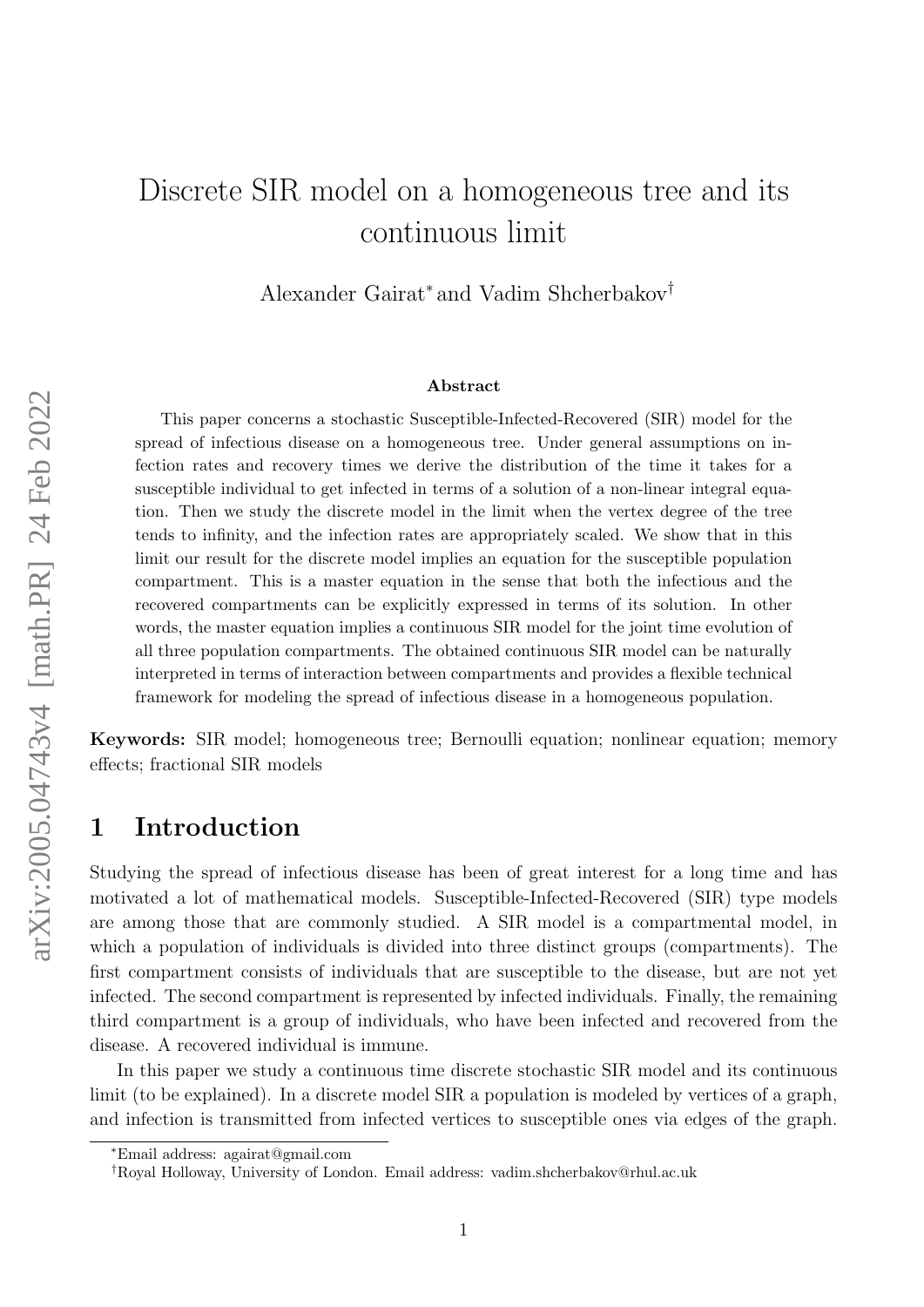Such a model is usually studied under additional assumptions on the graph, infection rates and recovery times (e.g., see [\[1\]](#page-16-0), [\[3\]](#page-16-1), [\[6\]](#page-16-2), [\[11\]](#page-17-0), [\[12\]](#page-17-1), [\[14\]](#page-17-2), [\[16\]](#page-17-3), and references therein). For example, if the underlying graph is complete, infection rates are constant and the recovery times are exponentially distributed, then the model is an immediate discrete version of the classic SIR model of A.G. McKendrick and W.O. Kermack([\[9\]](#page-17-4)).

We consider the discrete SIR model for the spread of infectious disease in an infinite closed homogeneous population, in which all individuals have the same number of social contacts. Such a population is modeled by a homogeneous (regular) tree. The latter is an infinite connected constant vertex degree graph without cycles. The constant vertex degree means that each vertex has the same number of adjacent vertices (neighbors). We assume that an infected vertex emits germs towards a susceptible adjacent vertex (a susceptible neighbor) according to a Poisson process with a time-varying rate. A susceptible vertex can be also infected by itself, according to another Poisson process. An infected vertex recovers in a certain period of time (the recovery time) given by a random variable. The recovery times are assumed to be independent and identically distributed. All Poisson processes under consideration are independent of each other, and they are also independent of the recovery times.

Our main result for the discrete model concerns the distribution of the time it takes for a susceptible vertex of a homogeneous tree to get infected (the time to infection). Under general assumptions for infection rates and recovery times we obtain a simple analytical expression for this distribution in terms of a solution of a non-linear integral equation. In some special cases, the integral equation is equivalent to the Bernoulli type differential equation, which can be solved analytically.

The structure of a homogeneous tree plays the essential role in our analysis of the discrete model. The key observation is that a susceptible vertex splits the homogeneous tree into a finite number of identical subgraphs, and infection processes on these subgraphs are independent and identically distributed. It should be noted that despite the fact that discrete SIR models on graphs have received considerable attention over the years, the SIR model on trees has been overlooked (at least, to the best of our knowledge).

In the second part of the paper we study the discrete model in the limit, as the vertex degree of the tree tends to infinity, and the infection rates decrease proportionally. We show that in this limit our results for the discrete model imply an equation for the susceptible compartment. We call it the master equation, as both the infectious and the recovered compartments can be explicitly expressed in terms of its solution. In other words, the master equation implies a continuous SIR model for the joint time evolution of the three population compartments. In a sense, this generalizes the result of [\[8\]](#page-16-3) for the Kermack-McKendrick model to the case of SIR models with time-dependent infection rates and general recovery times. Briefly, in [\[8\]](#page-16-3) they derived a non-linear differential equation equivalent to the system of equations of the classic SIR model (see Remarks [11](#page-10-0) and [12](#page-10-1) below for more detail), which allowed them to obtain an analytical solution for the model equations in an exact parametric form.

It should be noted that in [\[8\]](#page-16-3) the master equation was obtained analytically from equations of the SIR model. In contrast, the master equation in the present paper is obtained from the discrete stochastic model. This is in the spirit of [\[2\]](#page-16-4), where a master equation for the infectious compartment was obtained from an underlying stochastic process.

In fact, our master equation implies a family of continuous SIR models. A specific type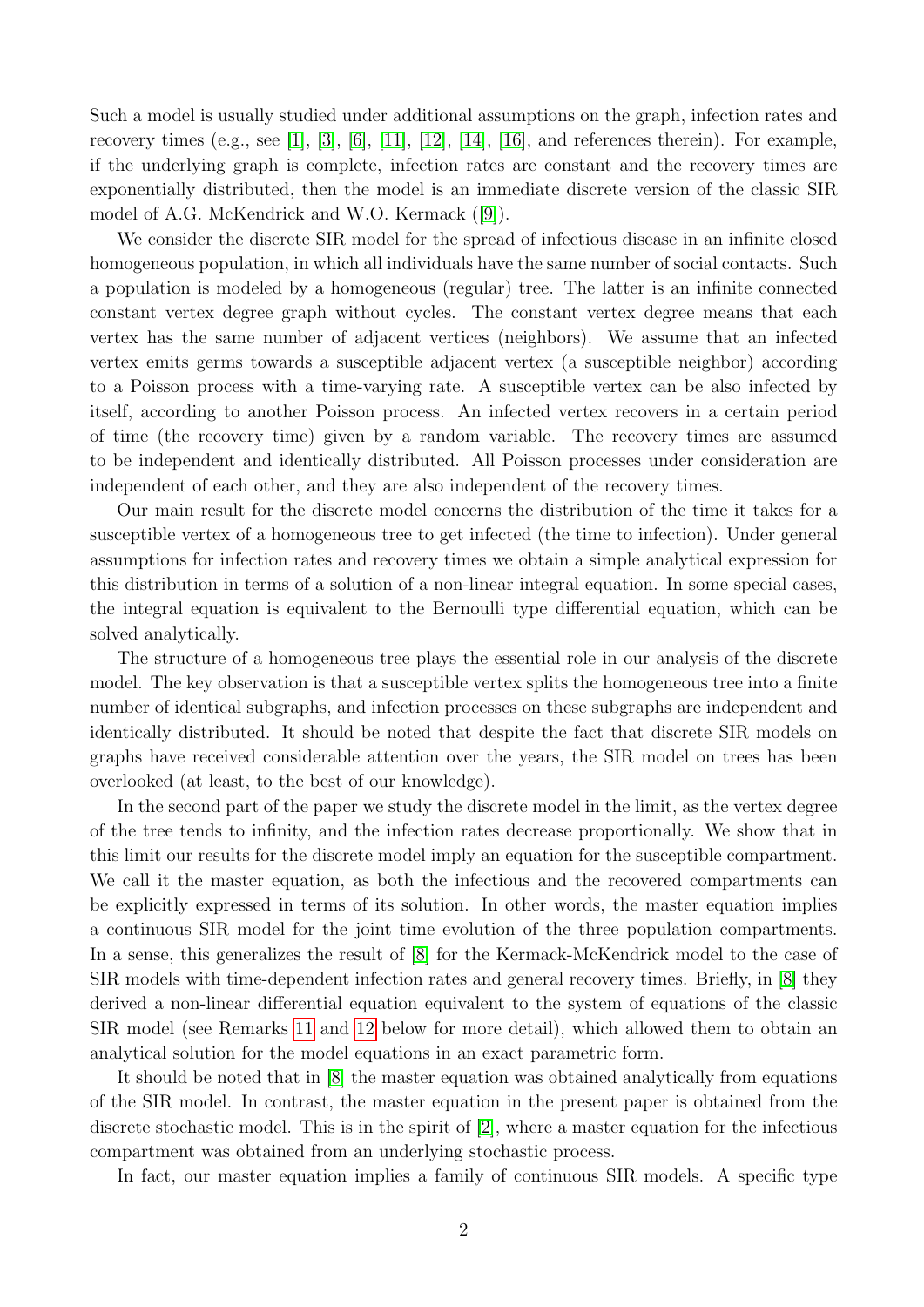of the SIR model depends on the structure and interpretation of the parameters of the master equation. This provides a flexible technical framework for modeling memory effects and arbitrarily distributed recovery times.

The rest of the paper is organized as follows. In Section [2](#page-2-0) we consider the discrete SIR model. The model is formally defined in Section [2.1.](#page-2-1) The main result concerning the distribution of the time to infection is stated and proved in Section [2.2.](#page-3-0) In Section [3.1](#page-5-0) we use this result to derive the master equation for the susceptible compartment in the limit, as the tree vertex degree tends to infinity. Continuous SIR models implied by the master equation are considered in Section [3.2.](#page-7-0) We briefly comment of the relationship of our model with fractional SIR models in Section [4.](#page-12-0) Finally, in Section [5](#page-13-0) we consider some special cases of the discrete model, which might be of interest in their own right.

### <span id="page-2-0"></span>2 The discrete SIR model

### <span id="page-2-1"></span>2.1 The model definition

In this section we formally define the discrete SIR model on a general graph, state and prove the main result in the case when the underlying graph is given by a homogeneous tree.

We start with defining the discrete continuous time SIR model on a general graph (since a particular structure of the graph is not important at the definition). Let  $\mathcal T$  be a connected (and possibly infinite) graph. With some abuse of notation, we will associate a graph with the set of its vertices. Given vertices  $x, y \in \mathcal{T}$  we write  $x \sim y$ , if these vertices are connected by an edge, in which case we call them neighbors. Given a vertex its vertex degree is defined as the number of its neighbors. A vertex can be either susceptible, or infected, or recovered (and immune). Initially, i.e. at time  $t = 0$ , each vertex is either susceptible, or infected (in which case we assume that it gets infected at time  $t = 0$ . When a vertex becomes infected, it starts emitting infectious germs towards a given neighbor and continues to do so until the moment of its recovery from the disease. Germs are emitted according to a Poisson process with a time dependent rate. Namely, if a vertex  $y \in \mathcal{T}$  becomes infected at time  $t_y$  and recovers in time  $H_y$ , then, at time  $t \in [t_y, t_y + H_y]$  it infects a susceptible neighbor with the rate  $\varepsilon_{t-t_y}$ , where  $(\varepsilon_t, t \geq 0)$  is a non-negative deterministic function. In the general case the recovery times  $\{H_u, y \in \mathcal{T}\}\$ are given by i.i.d. random variables with an arbitrary common distribution. A susceptible vertex can be also infected by itself, according to a Poisson process with the time-dependent rate  $\lambda_t$ , where  $(\lambda_t, t \geq 0)$  is a non-negative deterministic function, so that at time t a susceptible vertex  $x$  is infected with the total infection rate

$$
\lambda_t + \sum_{y:y \sim x} \varepsilon_{t-t_y} \cdot \mathbf{1}_{\{t_y \le t \le t_y + H_y\}}.\tag{1}
$$

We assume that all Poisson processes are independent of each other, and they are also independent of the recovery times.

Proposition [1](#page-2-2) below follows from the model definition.

<span id="page-2-2"></span>**Proposition 1.** Let  $\varphi_t$  be the conditional probability that a susceptible vertex is not infected until time t by its given infectious neighbor infected at time  $t = 0$ , and let  $f_t$  be the probability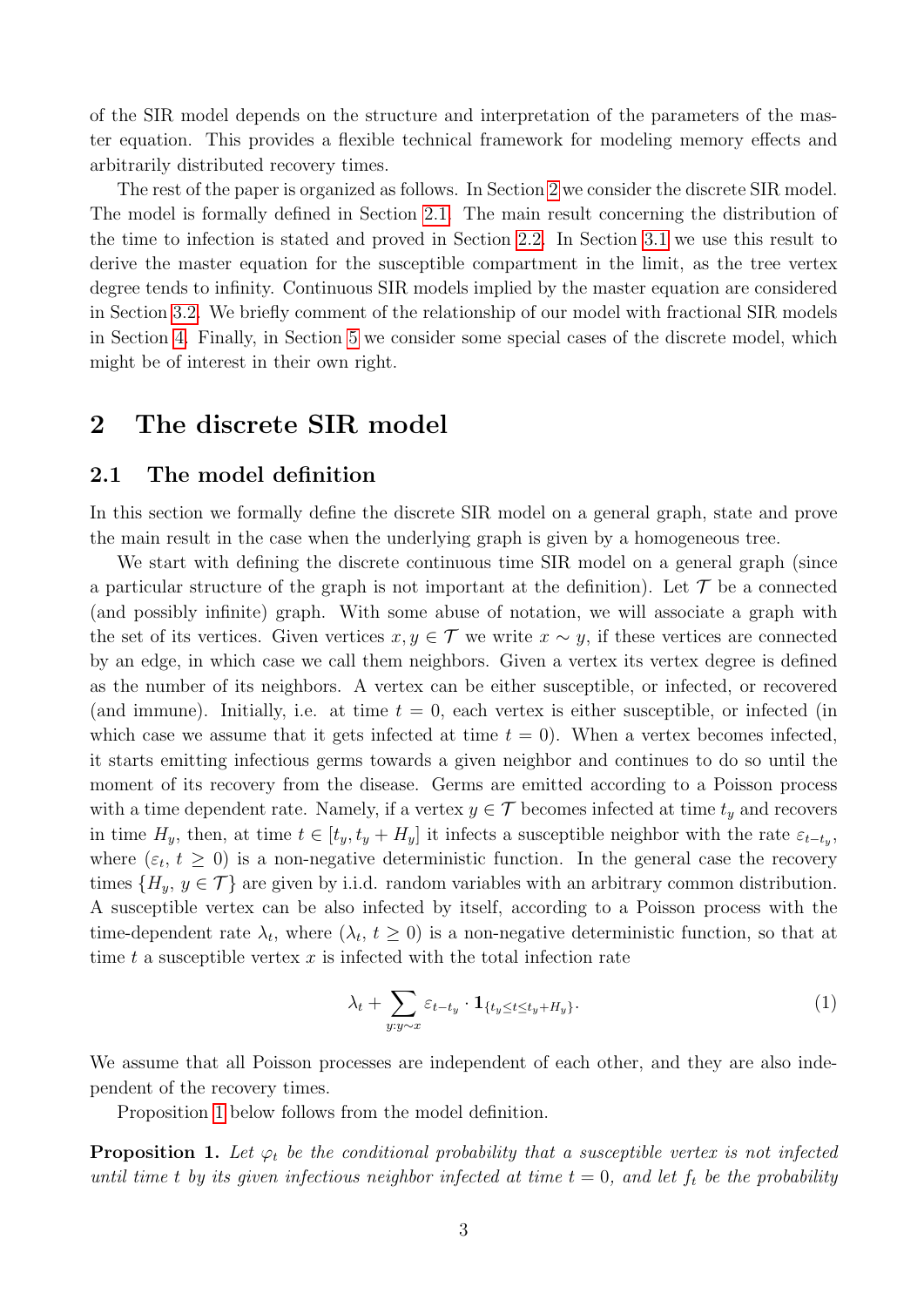that a susceptible vertex is not infected until time t by itself. Then

<span id="page-3-2"></span>
$$
\varphi_t = \begin{cases} 1, & t < 0, \\ \mathbf{E} \left( e^{-\int_0^{t \wedge H} \varepsilon_u du} \right), & t \ge 0, \end{cases} \quad and \quad f_t = \begin{cases} 1, & t < 0, \\ e^{-\int_0^t \lambda_u du}, & t \ge 0, \end{cases}
$$
 (2)

where H is a random variable, which has the same distribution as the recovery times.

**Remark 1.** If  $\varepsilon_t \equiv const$ , the recovery time is exponentially distributed, the underlying graph is complete (i.e. any two vertices are neighbors) and  $\lambda_t \equiv 0$ , then the corresponding discrete SIR model is a discrete version of the classic continuous SIR model.

Remark 2. Note that the case, when the recovery time is deterministic and equal to a given constant H, can be modeled by assuming that  $\varepsilon_t = 0$  for  $t \geq H$ . Setting formally  $H = \infty$  gives the model, in which an infected individual never recovers and stays infectious forever, which, of course, is not entirely realistic. However, by considering a function  $\varepsilon$ , which decays to zero sufficiently fast, one can model a situation, when an infected individual becomes less contagious to others over time.

Remark 3. Our main result (Theorem [1](#page-3-1) below) concerns the discrete SIR model on a homogeneous tree with the vertex degree  $N$ , i.e. where each vertex has  $N$  neighbors. However, we also consider the model on a rooted homogeneous tree with the vertex degree  $N \geq 2$  (in the proof of Theorem 1 below). A rooted tree is a tree, where one of the vertices, called the root, has  $N-1$  neighbors, while any other vertex has N neighbors.

Remark 4. We assume throughout that all random variables are realized on a certain probability space  $(\Omega, \mathcal{F}, P)$ , and the expectation with respect to the probability P is denoted by E. We also assume that all integrals and derivatives under consideration exist.

### <span id="page-3-0"></span>2.2 Distribution of time to infection

In this section we state and prove the main result (Theorem [1](#page-3-1) below) for the discrete SIR model on a homogeneous tree. In this theorem we obtain the distribution of the time it takes for a susceptible vertex to get infected in terms of a solution of an integral equation.

<span id="page-3-1"></span>**Theorem 1.** Let  $\mathcal{T}$  be a homogeneous tree with the vertex degree  $n + 1$ , where  $n \geq 1$ . Assume that at time  $t = 0$  a vertex  $x \in \mathcal{T}$  is infected with probability p and is susceptible with probability  $1-p$  independently of other vertices. Let  $\tau$  be the time it takes for a susceptible vertex to get infected. Then

$$
P(\tau > t) = (1 - p)f_t[s_t]^{n+1} \quad \text{for} \quad t \ge 0,
$$
\n(3)

where the function  $s_t$  satisfies the integral equation

<span id="page-3-3"></span>
$$
s_t = \varphi_t - (1 - p) \int_0^t f(u) s^n(u) \varphi'_{t-u} du,
$$
\n(4)

where functions  $\varphi$  and f are defined in [\(2\)](#page-3-2) and  $\varphi'$  is the derivative of  $\varphi$ .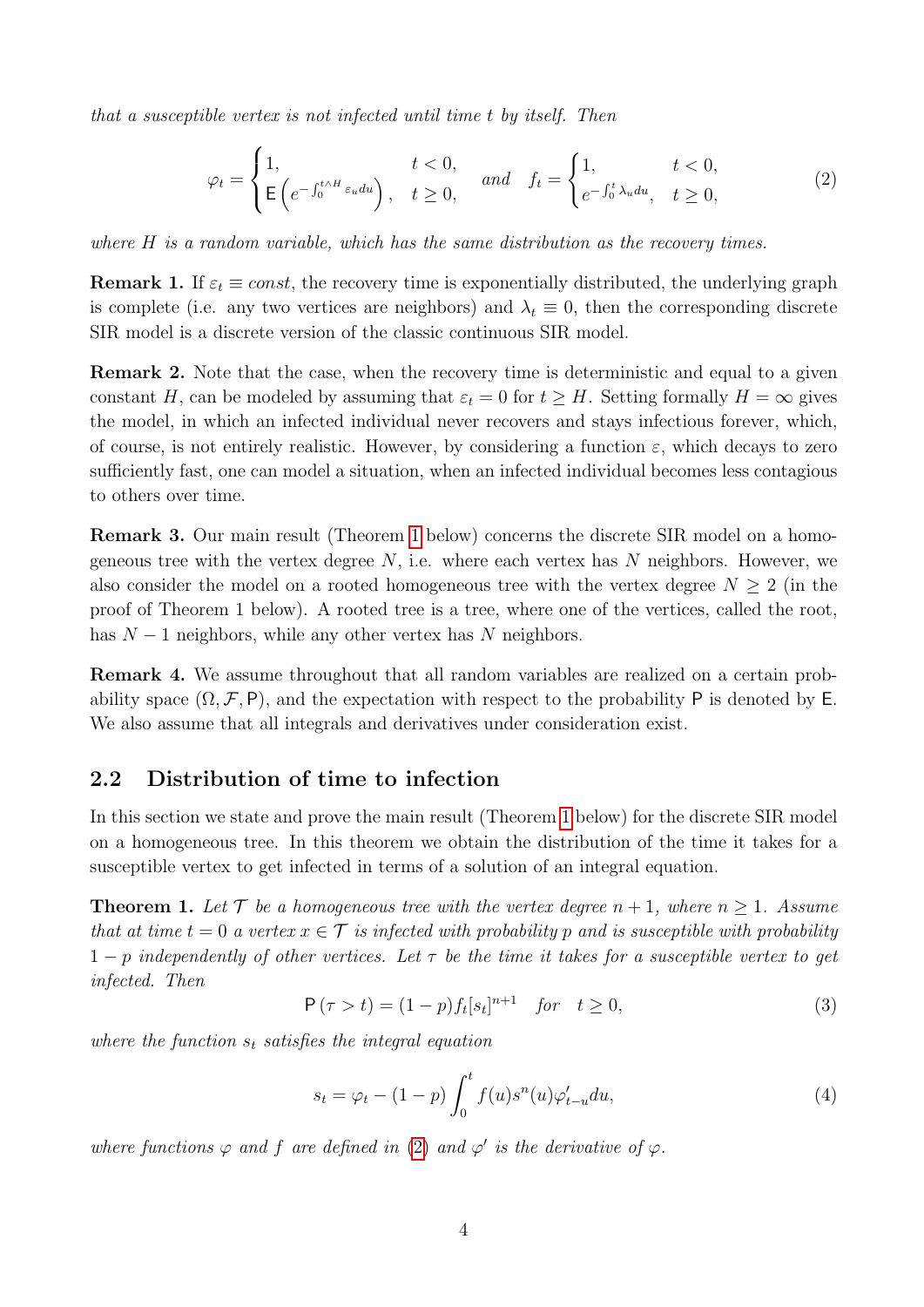

Figure 1: A finite fragment of a homogeneous tree, where  $n = 4$  (i.e. each vertex has 5 neighbors).

*Proof of Theorem [1.](#page-3-1)* Consider a susceptible vertex  $x \in \mathcal{T}$  and define the probability

$$
s_t = P(x \text{ not infected by a neighbor before time } t), \tag{5}
$$

which does not depend on a neighbor due to homogeneity of both the tree and the initial condition. Recall that infectious neighbors infect the vertex  $x$  independently of each other, and also independently on self-infection. Therefore, we have that

<span id="page-4-0"></span>
$$
P(\tau > t) = (1 - p)f_ts_t^{n+1} \text{ for } t \ge 0,
$$
\n(6)

where the factor  $f_t$  is defined in [\(2\)](#page-3-2).

Next, consider the probability  $s_t$  in more detail. First, observe that removing the vertex x and all edges connecting x to its neighbors generates  $n+1$  subgraphs given by rooted trees with roots  $y_1, ..., y_{n+1}$ , that are neighbors of x. Further, given a neighbor  $y \sim x$  consider an auxiliary SIR model on the rooted tree  $\mathcal{T}_y$  with the root y. Assume that the auxiliary SIR model is specified by the same parameters as the original SIR model on the tree  $\mathcal{T}$ . In addition, assume that at time  $t = 0$  any vertex in the auxiliary model is either infected with probability p or susceptible with probability  $1 - p$ , independently of other vertices. Then, it follows then from the law of total probability and the definition of the function  $\varphi$ , that

<span id="page-4-1"></span>
$$
s_t = p\varphi_t + (1 - p) \int_0^\infty \varphi_{t-u} d\nu(u) \quad \text{for} \quad t \ge 0,
$$
 (7)

where  $\nu$  is the distribution of the time to infection of the root vertex y in the auxiliary SIR model on the graph  $\mathcal{T}_y$ , and  $\varphi$  is the function defined in [\(2\)](#page-3-2). Using similarity of the rooted trees and independence, we get, analogously to [\(6\)](#page-4-0), the following equation

 $\nu((t,\infty)) = \mathsf{P}(\text{the root } y \text{ is not infected before time } t) = (1-p)f_ts_t^n \text{ for } t \geq 0.$ 

Integrating by parts in [\(7\)](#page-4-1) and using that  $d\nu(t) = -(1-p)(f_t s_t^n)' dt$ , we obtain that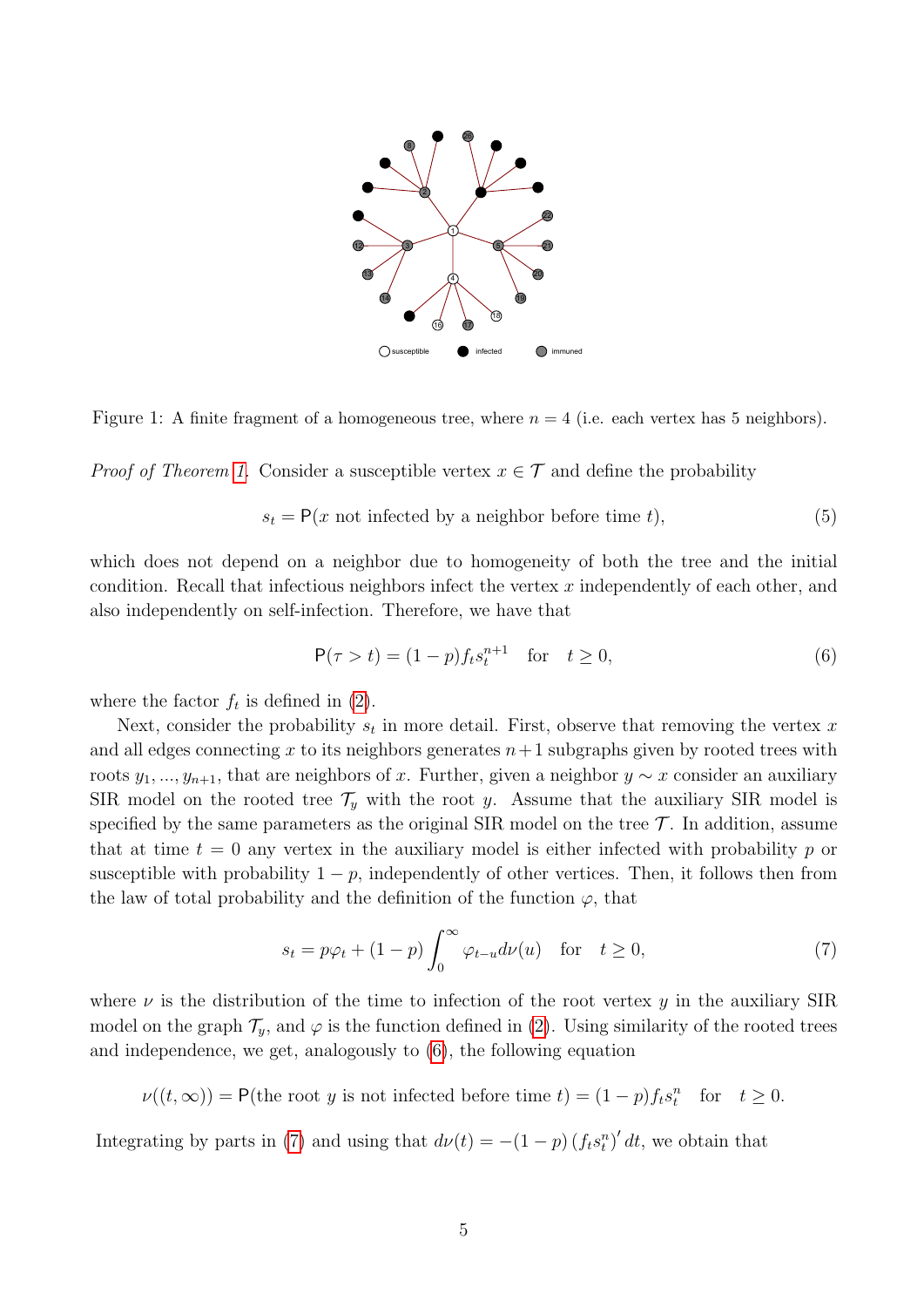$$
s_t = p\varphi_t - (1 - p) \left[ \varphi_{t-u} \left( f(u) s_u^n \right) \right]_0^\infty + (1 - p) \int_0^\infty f(u) s_u^n \varphi'(t - u) du. \tag{8}
$$

Recalling that  $\varphi_{t-u} = 1$  for  $u > t$ ,  $s_u \to 0$ , as  $u \to \infty$ , and  $f_0 = s_0 = 1$ , we get that  $[\varphi_{t-u}(f_u s_u^n)]_0^{\infty} = -\varphi_t$ , and, hence, the integral equation [\(4\)](#page-3-3), as claimed.  $\Box$ 

<span id="page-5-3"></span>**Remark 5.** Consider the SIR model on a homogeneous tree, in which recovery times are given i.i.d. random variables (including the degenerate case of deterministic recovery time). Recall the function  $(\varphi_t, t \ge 0)$  defined in [\(2\)](#page-3-2) and define

$$
\tilde{\varepsilon}_t = -\frac{d}{dt} \left( \log(\varphi_t) \right) \quad \text{for} \quad t \ge 0. \tag{9}
$$

It is easy to see that, as long as one is interested in the distribution of the time to infection, they can consider an equivalent model with just susceptible and infected compartments, in which the recovery mechanism is somehow embedded into the new infection rate given by the function  $\tilde{\varepsilon}_t$ . For example, consider a SIR model with the infection rate  $(\varepsilon_t t \geq 0)$  such that  $\varepsilon_t > 0$  for all  $t \geq$ , and the deterministic recovery time given by a constant  $H > 0$ , then

$$
\tilde{\varepsilon}_t = \begin{cases} \varepsilon_t, & \text{for } t \le H, \\ 0, & \text{for } t > H. \end{cases} \tag{10}
$$

Trivially, if  $H = \infty$ , then  $\tilde{\varepsilon}_t = \varepsilon_t$  for all  $t \geq 0$ . However, the function  $\tilde{\varepsilon}$  can differ significantly from the original function  $\varepsilon$  in the case of the random recovery time (e.g., see Corollary [3](#page-15-0) in Section [5\)](#page-13-0).

# 3 Continuous limit of the discrete model

### <span id="page-5-0"></span>3.1 The master equation

In this section we analyze integral equation [\(4\)](#page-3-3) in the limit, as the tree vertex degree goes to infinity. Specifically, we show that in this limit the integral equation implies an equation for the susceptible population proportion.

**Theorem 2.** Consider the discrete SIR model on the homogeneous tree  $\mathcal T$  with the vertex degree  $n + 1$ . Suppose that an infected vertex infects a susceptible neighbor with the rate  $\frac{1}{n+1} \varepsilon_t$  after time t of being infected, where  $(\varepsilon_t, t \ge 0)$  is a non-negative function. In addition, suppose that the other model parameters (i.e. the recovery times and the rate of self-infection) do not depend on n. Let  $S_{t,n}$  be the expected susceptible population in this SIR model. Then, any limit point  $S_t$  of the sequence of functions  $(S_{t,n}, t \geq 0)$ ,  $n \geq 1$ , must satisfy the following equation

<span id="page-5-2"></span>
$$
\log\left(\frac{S_t}{S_0}\right) = -\int_0^t \lambda_u du - \int_0^t (1 - S_u)\gamma_{t-u} du. \tag{11}
$$

where

<span id="page-5-1"></span>
$$
\gamma_t := \frac{d}{dt} \mathsf{E} \left( \int_0^{t \wedge H} \varepsilon_u du \right) \quad \text{for} \quad t \ge 0. \tag{12}
$$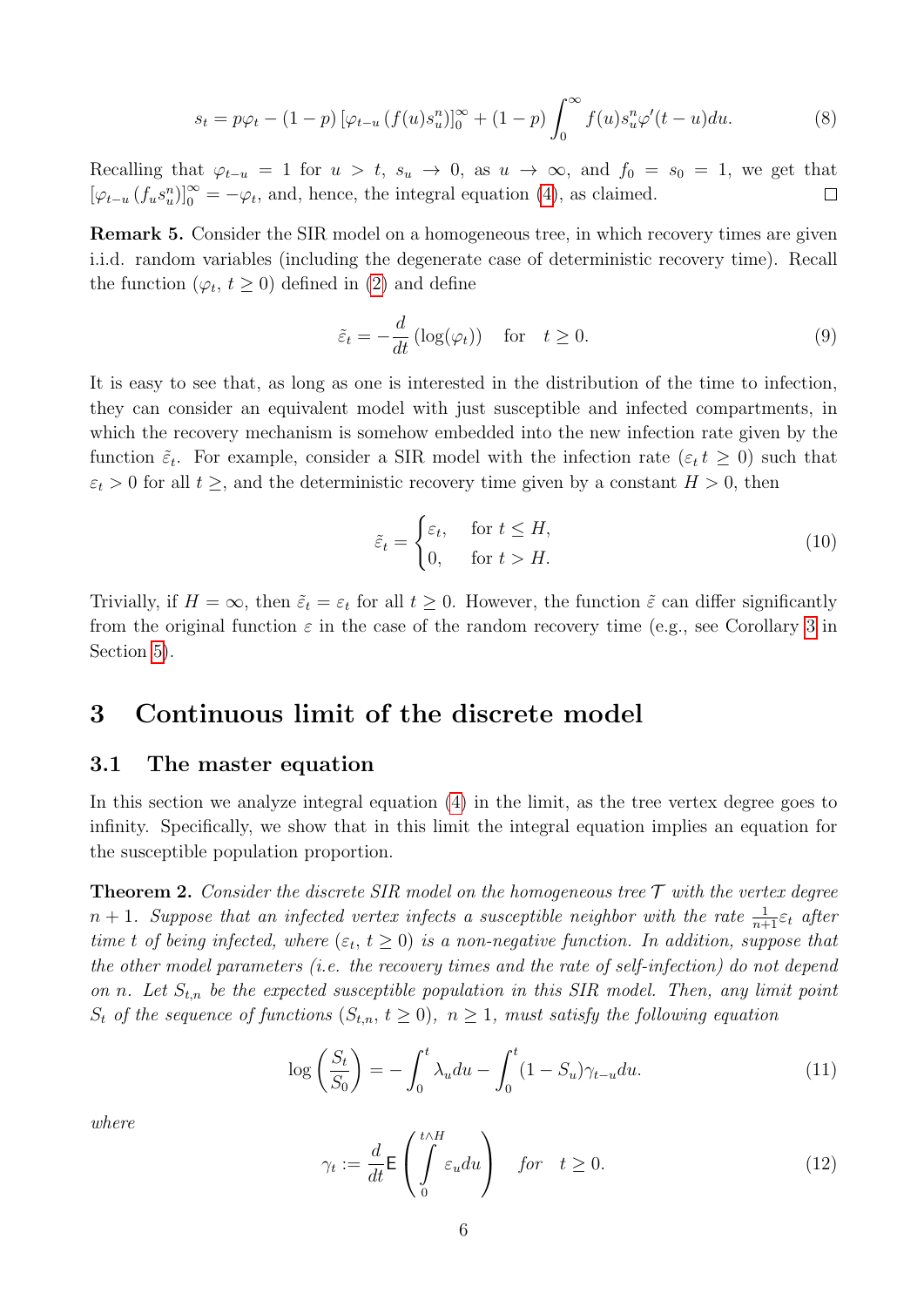*Proof.* Note first, that the corresponding  $\varphi$ -function (see equation [\(2\)](#page-3-2)) is given by

$$
\varphi_{t,n} = \begin{cases} 1, & t < 0, \\ \mathsf{E}\left(e^{-\frac{1}{n+1}\int_0^{t \wedge H} \varepsilon_u du}\right), & t \ge 0. \end{cases}
$$

By Theorem 1

$$
S_{t,n} = S_0 f_t [s_{n,t}]^{n+1} \text{ for } t \ge 0,
$$
\n(13)

where  $S_0 = S_{0,n} = 1 - p$ , and the function  $s_{t,n}$  satisfies the equation

$$
s_{t,n} = \varphi_{t,n} - (1-p) \int_0^t f_u s_{u,n}^n \varphi'_{t-u,n} du.
$$
 (14)

Observe that

$$
s_n(t) = \left(\frac{S_{t,n}}{S_0 f_t}\right)^{\frac{1}{n+1}} \sim 1 + \frac{1}{n+1} \left(\log\left(\frac{S_{t,n}}{S_0}\right) - \log(f_t)\right)
$$

<span id="page-6-0"></span>for sufficiently large  $n$ . Therefore,

$$
\log\left(\frac{S_{t,n}}{S_0}\right) - \log(f_t)
$$
  
=  $(n+1)(\varphi_{t,n} - 1) - S_0 \int_0^t \left(\frac{S_{u,n}}{S_0 f_u}\right)^{\frac{n}{n+1}} f_u(n+1) \varphi'_{t-u,n} du.$  (15)

It is easy to see that

$$
\varphi_{t,n} - 1 \sim -\frac{1}{n+1} \mathsf{E}\left(\int_0^{t \wedge H} \varepsilon_u du\right)
$$

for sufficiently large  $n$ , which implies that

$$
\lim_{n \to \infty} (n+1)(\varphi_{t,n} - 1) = -\mathsf{E}\left(\int_0^{t \wedge H} \varepsilon_u du\right) = -\int_0^t \gamma_u du \quad \text{for} \quad t \ge 0,
$$
\n(16)

where the function  $\gamma$  is defined in [\(12\)](#page-5-1). In addition, note that  $(S_0 f_u)^{\frac{1}{n+1}} \sim 1$  and  $(S_{u,n})^{\frac{n}{n+1}} \sim$  $S_{u,n}$ , as  $n \to \infty$ . Therefore, we can rewrite [\(15\)](#page-6-0) as follows

$$
\log\left(\frac{S_{t,n}}{S_0}\right) - \log(f_t) \sim -\int_0^t \gamma_u du + \int_0^t S_{u,n} \gamma_{t-u} du = -\int_0^t (1 - S_{u,n}) \gamma_{t-u} du. \tag{17}
$$

Recalling that  $\log(f_t) = -\int_0^t \lambda_u du$ , we obtain that

$$
\log\left(\frac{S_{t,n}}{S_0}\right) \sim -\int_0^t \lambda_u du - \int_0^t (1 - S_{u,n}) \gamma_{t-u} du,\tag{18}
$$

which implies equation [\(11\)](#page-5-2) for any limit point  $S_t$ , as claimed.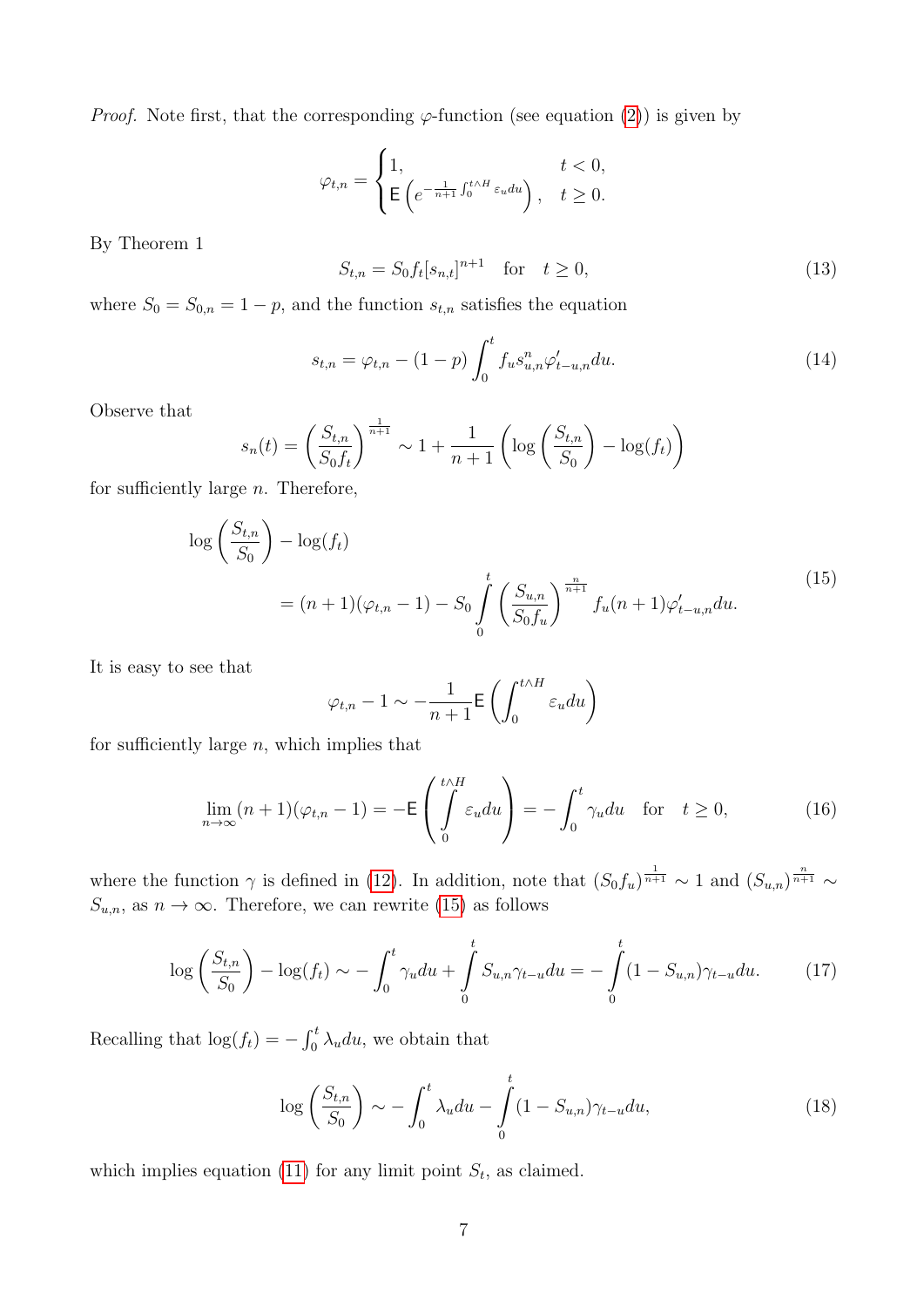$\Box$ 

Differentiating [\(11\)](#page-5-2) gives the master equation in the differential form

$$
\frac{S'_t}{S_t} = -\lambda_t - (1 - S_t)\gamma_0 - \int_0^t (1 - S_u)\gamma'_{t-u} du,\tag{19}
$$

which, integrating by parts, can be rewritten as follows

<span id="page-7-1"></span>
$$
\frac{S'_t}{S_t} = -\lambda_t - (1 - S_0)\gamma_t + \int_0^t S'_u \gamma_{t-u} du.
$$
\n(20)

Remark 6. The existence and the uniqueness of solution of equation [\(11\)](#page-5-2) follows from general results for integral equations with delay([\[10\]](#page-17-5)). It can be shown that, under mild assumptions, the sequence of functions  $(S_{t,n}, t \geq 0)$ ,  $n \geq 1$ , is equicontinuous. Therefore, there exists a subsequence that uniformly converges to the solution of [\(11\)](#page-5-2). We skip the technical details.

**Remark 7.** It follows from equation [11](#page-5-2) that stationary value  $S_{\infty}$  satisfies the following equation

<span id="page-7-3"></span>
$$
\log\left(\frac{S_{\infty}}{S_0}\right) = -\int_0^{\infty} \lambda_u du - (1 - S_{\infty}) \int_0^{\infty} \gamma_u du. \tag{21}
$$

Remark 8. Note that equation [\(11\)](#page-5-2) (or its differential equivalent [\(20\)](#page-7-1)) is a standalone equation for the susceptible population  $S_t$ , namely that this equation does not involve neither the infected, nor the recovered populations.

<span id="page-7-2"></span>Remark 9. It should be noted that all the information concerning the infection rates and recovery times of the original discrete SIR model is included in [\(20\)](#page-7-1) via the function  $\gamma$ . For example, if the recovery time in the discrete  $SIR$  model is given by a deterministic constant  $H$ . then

$$
\gamma_t = \begin{cases} \varepsilon_t, & \text{for } t < H, \\ 0, & \text{for } t \ge H, \end{cases}
$$

where  $\varepsilon_t$  is the rate of infection in the discrete model. In particular, if  $H = \infty$ , then  $\gamma_t = \varepsilon_t$ . In general, these two functions can be significantly different (see Example [2](#page-9-0) below).

### <span id="page-7-0"></span>3.2 Continuous SIR models implied by the master equation

In this section we show that the master equation [\(11\)](#page-5-2) for the susceptible population implies equations for other population compartments (which explains the term master equation). A SIR model implied by the master equation [\(11\)](#page-5-2) depends on the structure and its interpretation of the function  $\gamma$ . To clarify what is meant by "interpretation" consider the case when  $\gamma_t = 0$ for all  $t > H$  for some  $H > 0$ . This can be interpreted as an infected individual recovering after time  $H$  since the moment of being infected (as in Remark [9\)](#page-7-2). On the other hand, this can be interpreted, as if an infected individual never recovers, but becomes not contagious to others after time  $H$  since the moment of being infected. In this case one can operate with just two compartments, namely susceptible and infected ones. Below we consider examples, where this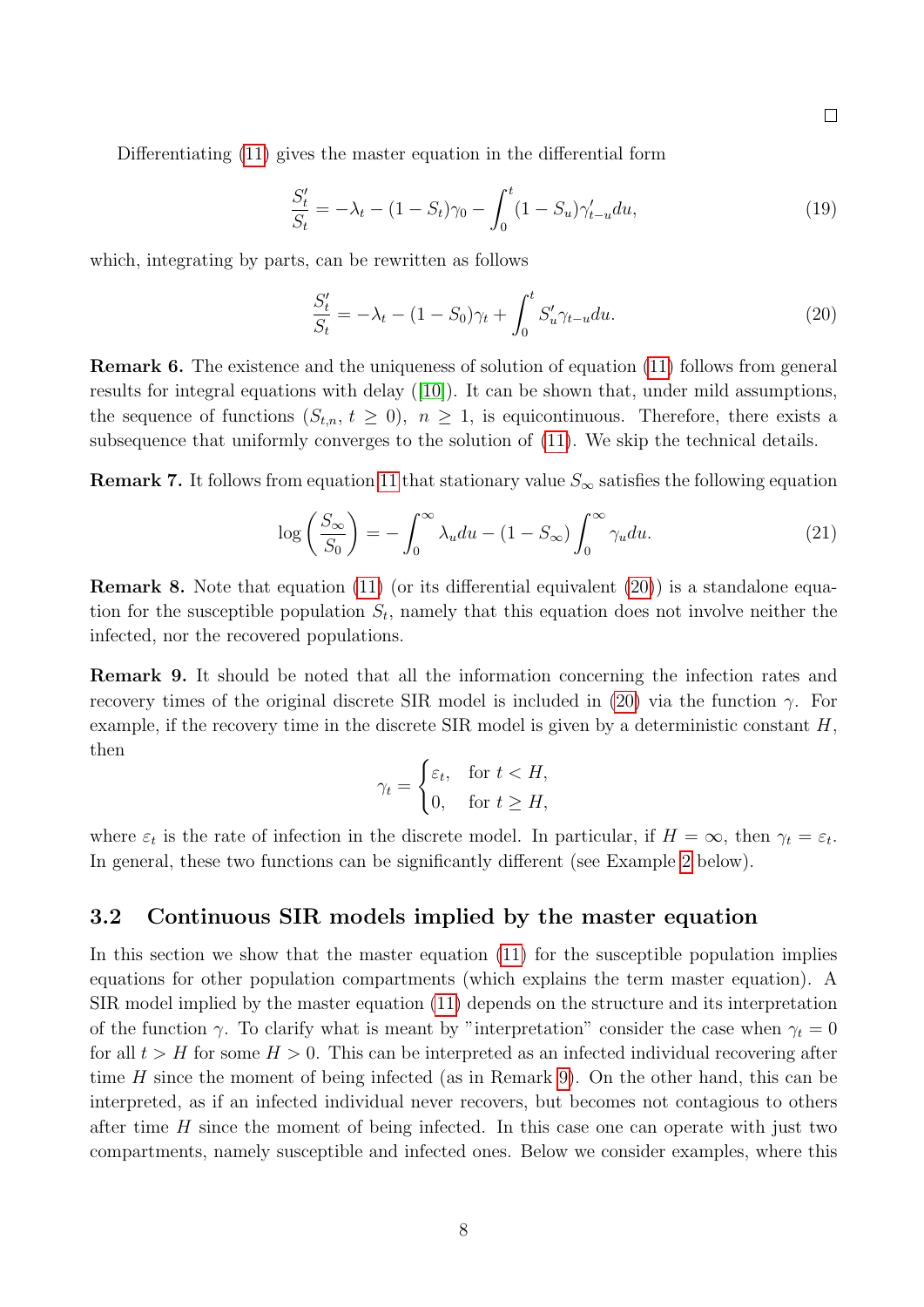argument is reinforced. Note that for simplicity of exposition and without loss of generality we assume throughout this section that

<span id="page-8-1"></span>
$$
\lambda_t \equiv 0,\tag{22}
$$

i.e. there is no self-infection.

#### <span id="page-8-3"></span>3.2.1 The model with no recovery

The basic continuous SIR model implied by the master equation is a two-compartmental model, in which the population is divided into two compartments, namely, the compartment of susceptible individuals, described by the variable  $S_t$ , and the compartment of infected ones, described by the variable  $I_t$ , so that

$$
1 = S_t + I_t \quad \text{and} \quad \text{for} \quad t \ge 0. \tag{23}
$$

Then  $S'_t = -I'_t$ , which allows to rewrite equation [\(20\)](#page-7-1) as follows

<span id="page-8-0"></span>
$$
S_t' = -S_t \left( I_0 \gamma_t + \int_0^t I_u' \gamma_{t-u} du \right) \tag{24}
$$

Equation [\(24\)](#page-8-0) describes the model, in which an individual infected at time  $u \geq 0$  infects any susceptible individual with the rate  $\gamma_{t-u}$  at time  $t > u$ . This model can be interpreted as the model without recovery, as without further assumptions on the function  $\gamma$ , we do not have any information about the recovery mechanism.

Example 1 (The model with latent period). Suppose that an infected individual is latent for a non-random period of time of length  $L > 0$ . In addition, suppose that the rate of infection is constant. Then  $\gamma_t = \varepsilon \mathbf{1}_{\{t \ge L\}}$ , where  $\varepsilon$  is the rate of infection, and equation [\(24\)](#page-8-0) becomes as follows

$$
S'_t = -\varepsilon S_t I_{t-L} \quad \text{and} \quad I'_t = -S'_t.
$$

### <span id="page-8-4"></span>3.2.2 Model with a constant rate of infection and random recovery

Suppose that the function  $\gamma_t$  is of the following form

$$
\gamma_t = \varepsilon \beta_t \quad \text{for} \quad t \ge 0,\tag{25}
$$

where  $\varepsilon > 0$  is a given constant and  $\beta_t$  is a non-increasing positive function, such that  $\beta_0 = 1$  and  $\beta_t \to 0$ , as  $t \to \infty$ . Then, the master equation implies the continuous SIR model with the three standard compartments, in which an infected individual recovers in a time given by random variable  $\xi$  with the tail distribution  $P(\xi > t) = \beta_t$ , and during its infectious period it infects any susceptible one with the constant rate  $\varepsilon$ . Indeed, under these assumptions, equation [\(20\)](#page-7-1) is as follows (recall that [\(22\)](#page-8-1))

<span id="page-8-2"></span>
$$
S_t' = -\varepsilon S_t \left( I_0 \beta_t - \int_0^t S_u' \beta_{t-u} du \right). \tag{26}
$$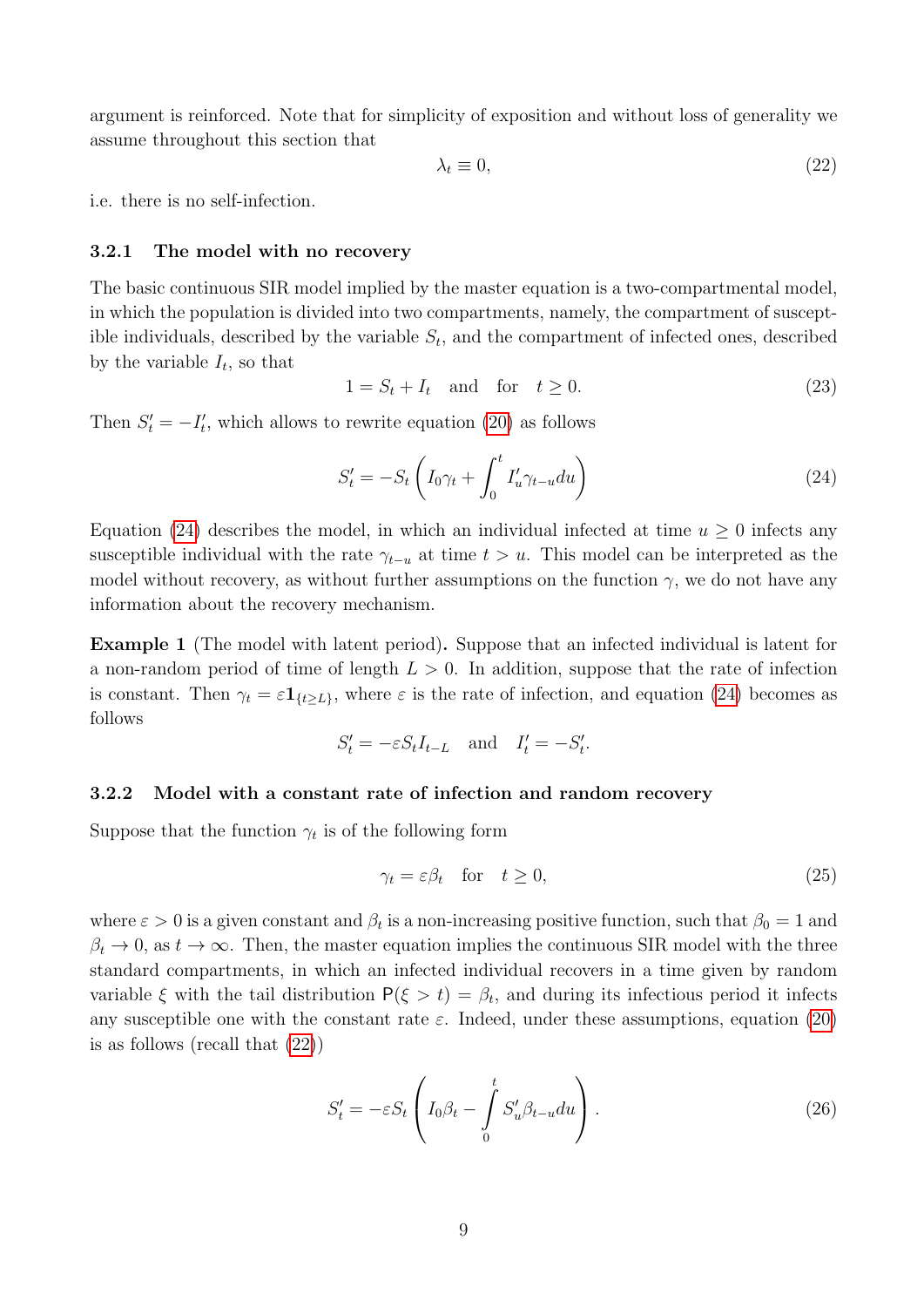Define

$$
I_t = I_0 \beta_t - \int_0^t S'_u \beta_{t-u} du \quad \text{for} \quad t > 0 \quad \text{and} \quad I_0 = 1 - S_0 \tag{27}
$$

and

$$
R_t = I_0(1 - \beta_t) - \int_0^t S'_u(1 - \beta_{t-u}) du \quad \text{for} \quad t > 0 \quad \text{and} \quad R_0 = 0. \tag{28}
$$

It is easy to see that

<span id="page-9-3"></span><span id="page-9-2"></span><span id="page-9-1"></span>
$$
1 = S_t + I_t + R_t \quad \text{for} \quad t \ge 0. \tag{29}
$$

Moreover, one can show that both  $I_t \geq 0$  and  $R_t \geq 0$  (we skip the details). Therefore, variables  $I_t$  and  $R_t$  can be interpreted as the population proportions of infected and recovered individuals respectively in the continuous SIR model with the constant rate of infection  $\varepsilon$  and the random recovery time with the tail distribution given by the function  $β$ . Indeed, in this model the infected compartment at time t consists of 1) those who were infected at time 0 and did not recover before time t (which gives the first term  $I_0\beta_t$  in [\(27\)](#page-9-1)), and 2) those, who were infected at time  $u \in (0, t]$  and did not recover before time t (integrating over time gives the integral term in [\(27\)](#page-9-1)). A similar argument gives [\(40\)](#page-11-0), which also follows from [\(27\)](#page-9-1) and [\(29\)](#page-9-2) combined with the initial condition  $S_0 + I_0 = 1$ . Differentiating both [\(27\)](#page-9-1) and [\(28\)](#page-9-3), and combining them with [\(26\)](#page-8-2), we get the following system of equations

$$
S_t' = -\varepsilon S_t I_t \tag{30}
$$

<span id="page-9-4"></span>
$$
I_t' = \varepsilon S_t I_t + I_0 \beta_t' + \varepsilon \int_0^t S_u I_u \beta_{t-u}' du \tag{31}
$$

<span id="page-9-5"></span>
$$
R'_t = -I_0 \beta'_t - \varepsilon \int_0^t S_u I_u \beta'_{t-u} du.
$$
\n(32)

**Remark 10.** The system of equations  $(30)-(32)$  $(30)-(32)$  is similar to the system of equations of the delay model proposed in [\[5\]](#page-16-5) for modeling the spread of Covid-19 in Italy.

<span id="page-9-0"></span>Example 2 (The classic SIR model). Consider the discrete SIR model on a homogeneous tree, in which an infected individual infects its susceptible neighbor with the constant rate  $\varepsilon$  and recovers with the constant rate  $\mu$ . In addition, assume that there is no self-infection, i.e.  $\lambda_t = 0$ for  $t \geq 0$ . The corresponding function  $\alpha$  is given by

$$
\alpha_t = \varepsilon \mathsf{E}\left(\int_0^{t \wedge H} \mathbf{1}_{\{u \ge 0\}} du\right) = \varepsilon \mathsf{E}(\min(t, H)),
$$

where H is a random variable exponentially distributed with parameter  $\mu$ . A direct computation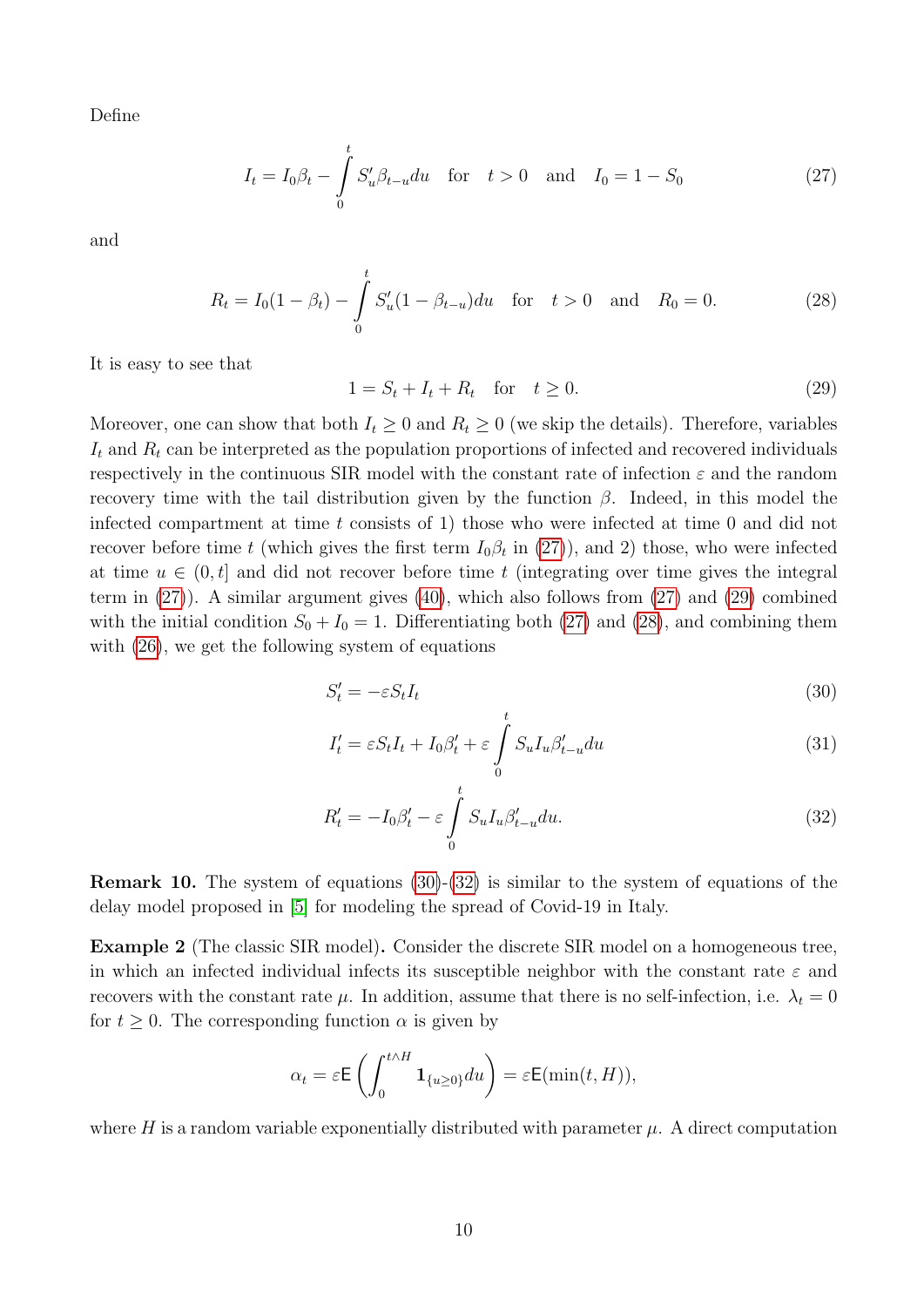gives that

$$
\alpha_t = \frac{\varepsilon}{\mu} \left( 1 - e^{-\mu t} \right), \quad \gamma_t = \varepsilon e^{-\mu t} \quad \text{and} \quad \beta_t = \frac{\gamma_t}{\varepsilon} = e^{-\mu t} \quad \text{for} \quad t \ge 0.
$$

Since  $\lambda_t \equiv 0$  and  $\beta'_t = -\mu e^{-\mu t}$  for  $t \ge 0$ , the system of equations [\(30\)](#page-9-4)-[\(32\)](#page-9-5) becomes as follows

$$
S'_{t} = -\varepsilon S_{t}I_{t},
$$
  
\n
$$
I'_{t} = \varepsilon S_{t}I_{t} - \mu I_{t},
$$
  
\n
$$
R'_{t} = \mu I_{t},
$$

which is the system of equations of the classic SIR model (with the infection rate  $\varepsilon$  and the recovery rate  $\mu$ ), where  $S_t$ ,  $I_t$  and  $R_t$  stand for population proportions of susceptible, infected and recovered individuals respectively.

<span id="page-10-0"></span>Remark 11. Note that in Example [2](#page-9-0) it is probably more transparent to start with equation [\(11\)](#page-5-2), which in this case is

<span id="page-10-2"></span>
$$
\log\left(\frac{S_t}{S_0}\right) = -\varepsilon \int_0^t (1 - S_u)e^{-\mu(t - u)} du.
$$
\n(33)

Then, differentiating [\(33\)](#page-10-2) gives that

<span id="page-10-3"></span>
$$
S_t' = -\varepsilon S_t \left( 1 - S_t - \mu \int_0^t (1 - S_u) e^{-\mu(t - u)} du \right). \tag{34}
$$

Combining [\(34\)](#page-10-3) with [\(33\)](#page-10-2) we obtain the following differential form of the master equation in the classic case

<span id="page-10-4"></span>
$$
S_t' = -\varepsilon S_t \left( 1 - S_t + \frac{\mu}{\varepsilon} \log \left( \frac{S_t}{S_0} \right) \right). \tag{35}
$$

Then, setting  $I_t = 1 - S_t + \frac{\mu}{\varepsilon}$  $\frac{\mu}{\varepsilon} \log \Big( \frac{S_t}{S_0}$  $S_0$ , one can proceed as in Example [2.](#page-9-0)

<span id="page-10-1"></span>Remark 12. It should be noted that our equation [\(35\)](#page-10-4) is equivalent to equation (26) in [\[8\]](#page-16-3). In [\[8\]](#page-16-3) they analytically obtained the equation from equations of the classic SIR model and used it to derive an exact analytical solution of the SIR model in a parametric form.

**Remark 13.** Note that equating the time derivative to zero in equation [\(35\)](#page-10-4), i.e.  $S_t' = 0$ , gives the known equation

<span id="page-10-5"></span>
$$
1 - S + \frac{\mu}{\varepsilon} \log \left( \frac{S}{S_0} \right) = 0 \tag{36}
$$

for the stationary population proportion of susceptible individuals  $S := S_{\infty}$  in the SIR model (e.g. see equation (7) in [\[4\]](#page-16-6) and references therein). In particular, this equation shows that the limit value S depends only on the ratio  $\mu/\varepsilon = 1/R_0$ , where  $R_0$  is the basic reproduction number. Note also that equation [\(36\)](#page-10-5) is just a special case of more general equation [\(21\)](#page-7-3) for the stationary susceptible state.

Example 3 (Constant rate of infection and deterministic recovery). Consider a model, in which the infection rate is given by a constant  $\varepsilon > 0$ , and the recovery time is given by a deterministic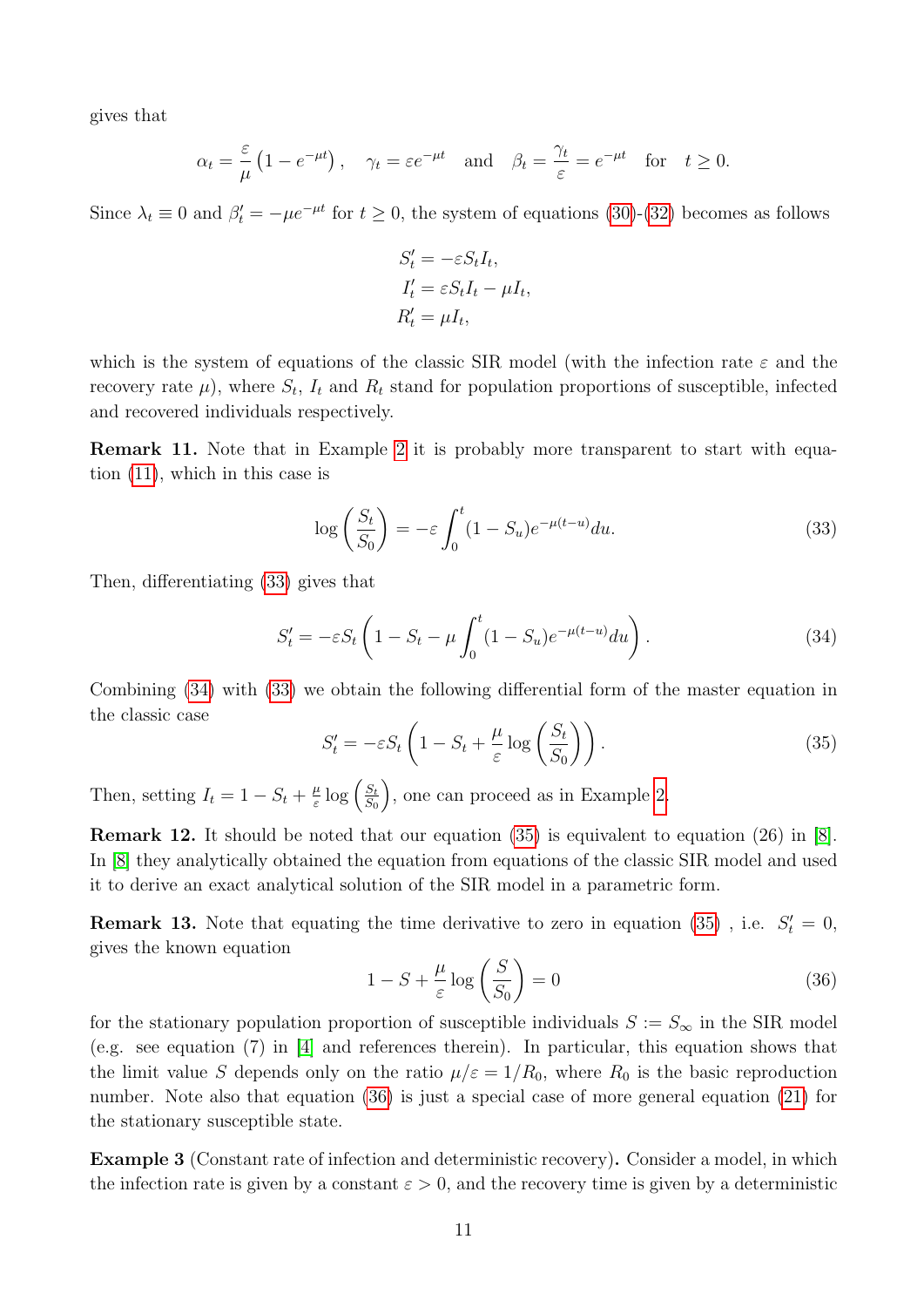constant  $H > 0$ . This model can be obtained by setting  $\gamma_t = \varepsilon$  for  $t \in [0, H]$  and  $\gamma_t = 0$  for  $t > H$ . This gives the following model equations

$$
S'_{t} = -\varepsilon S_{t}I_{t},
$$
  
\n
$$
I'_{t} = \varepsilon S_{t}I_{t} - \varepsilon S_{t-H}I_{t-H},
$$
  
\n
$$
R'_{t} = \varepsilon S_{t-H}I_{t-H},
$$

where  $S_t = I_t = 0$  for  $t < 0$ .

#### 3.2.3 The general case: time-varying infection rate and random recovery

In this section we generalize SIR models considered in Sections [3.2.1](#page-8-3) and [3.2.2.](#page-8-4)

Suppose that the function  $\gamma$  is of the following form

$$
\gamma_t = w_t \beta_t \quad \text{for} \quad t \ge 0,\tag{37}
$$

where  $(w_t, t \ge 0)$  is a non-negative function and the function  $(\beta_t, t \ge 0)$  is the tail distribution of some positive random variable (i.e. similarly to what we assumed in Section [3.2.2\)](#page-8-4). Arguing as in Section [3.2.2,](#page-8-4) we obtain the continuous SIR model described by the following equations

$$
\log\left(\frac{S_t}{S_0}\right) = -\int_0^t (1 - S_u)\gamma_{t-u} du \tag{38}
$$

$$
I_t = I_0 \beta_t - \int_0^t S'_u \beta_{t-u} du \tag{39}
$$

<span id="page-11-0"></span>
$$
R_t = I_0(1 - \beta_t) - \int_0^t S'_u(1 - \beta_{t-u}) du,
$$
\n(40)

where,  $S_t$ ,  $I_t$  and  $R_t$  are population proportions of susceptible, infected and recovered individuals respectively, so that  $1 = S_t + I_t + R_t$  for  $t \geq 0$ . As before, we assumed that  $R_0 = 0$ . In this model an infected individual recovers in a random time given by a random variable  $\xi$  with the tail distribution  $P(\xi > t) = \beta_t$  and, if it is infected at time u, then it infects any susceptible one with the rate  $w_t$  at the time  $u + t$ . Recall, that we also assume [\(22\)](#page-8-1).

In the differential form the model equations are as follows

<span id="page-11-1"></span>
$$
S_t' = S_t \left( -I_0 \gamma_t + \int_0^t S_u' \gamma_{t-u} du \right) \tag{41}
$$

<span id="page-11-3"></span>
$$
I'_t = -S'_t + I_0 \beta'_t - \int_0^t S'_u \beta'_{t-u} du \tag{42}
$$

<span id="page-11-2"></span>
$$
R'_t = -I_0 \beta'_t + \int_0^t S'_u \beta'_{t-u} du.
$$
\n(43)

**Remark 14.** By choosing appropriate functions  $(w_t, t \ge 0)$  and  $(\beta_t, t \ge 0)$  one can model various infection rates and recovery distributions. For example, using the power law functions allows to model memory effects observed in real data (e.g. see [\[2\]](#page-16-4) and references therein).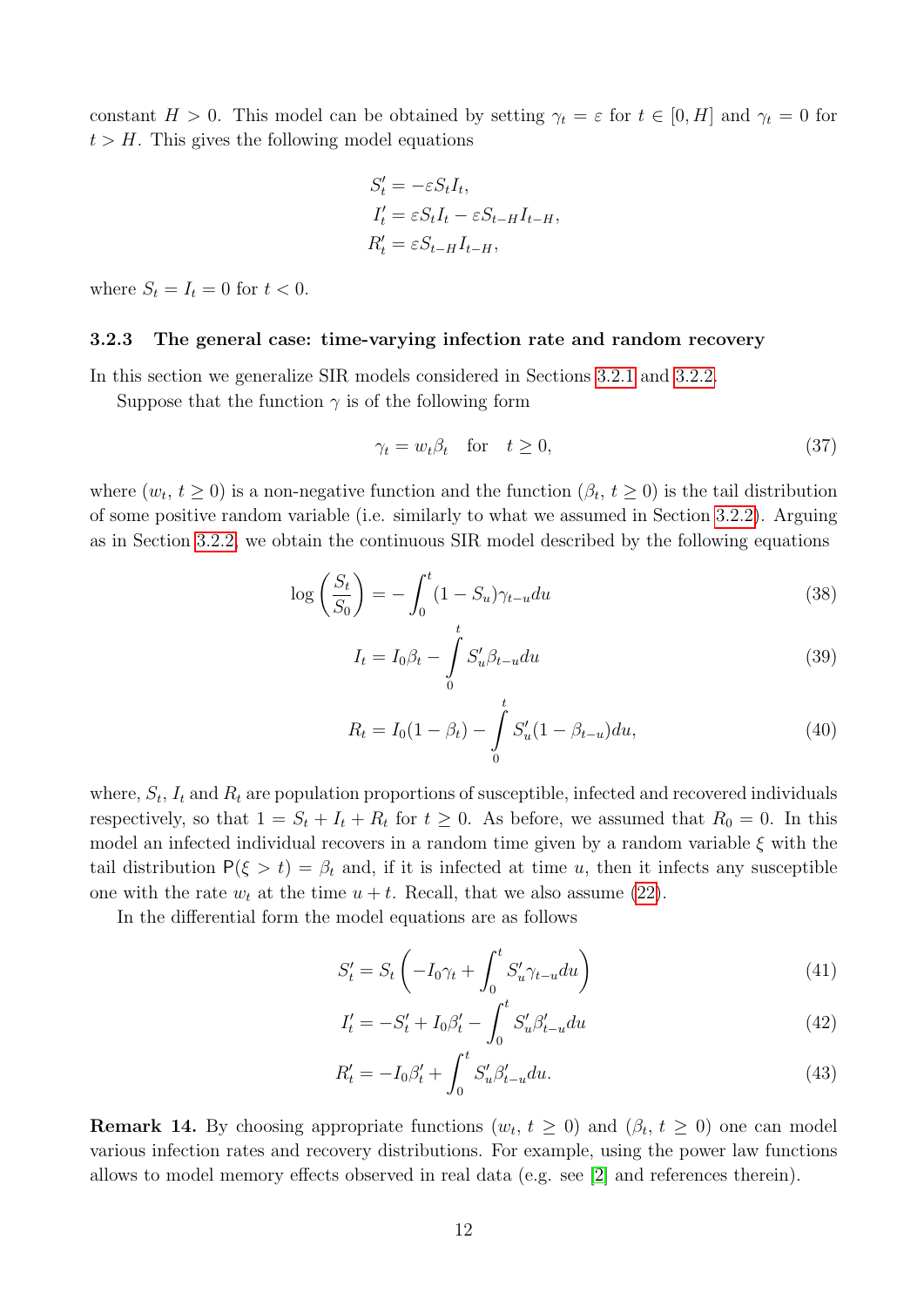In the rest of this section we use the idea from  $[2]$  in order to rewrite equations  $(41)$ -[\(43\)](#page-11-2) in terms of a certain kernel. The idea is based on the fact that these equations contain convolutions, which makes it possible to apply the Laplace transform.

Let  $(\mathcal{L}{g}_t, t \in \mathbb{R}_+)$  be the Laplace transform of a function  $(g_t, t \in \mathbb{R}_+)$ . It follows from [\(42\)](#page-11-3) that

$$
\mathcal{L}{I}_t = I_0 \mathcal{L}{\beta}_t - \mathcal{L}{S'}_t \mathcal{L}{\beta}_t,
$$

and, hence,

$$
\mathcal{L}\{S'\}_t = I_0 - \frac{\mathcal{L}\{I\}_t}{\mathcal{L}\{\beta\}_t}.
$$

<span id="page-12-1"></span>Thus, for any appropriate function  $(g_t, t \in \mathbb{R}_+)$  we have that

$$
\int_0^t S'_u g_{t-u} du = \mathcal{L}^{-1} \left[ \mathcal{L} \{ S' \}_t \mathcal{L} \{ g \}_t \right] = \mathcal{L}^{-1} \left[ \left( I_0 - \frac{\mathcal{L} \{ I \}_t}{\mathcal{L} \{ \beta \}_t} \right) \mathcal{L} \{ g \}_t \right]
$$
\n
$$
= I_0 g_t - \mathcal{L}^{-1} \left( \mathcal{L} \{ I \}_t \frac{\mathcal{L} \{ g \}_t}{\mathcal{L} \{ \beta \}_t} \right). \tag{44}
$$

<span id="page-12-2"></span>Since  $\mathcal{L}^{-1}(\mathcal{L}\{a\}\mathcal{L}\{b\})$  is equal to the convolution  $a * b$ , we can rewrite [\(44\)](#page-12-1) as follows

$$
\int_0^t S'_u g_{t-u} du = I_0 g_t - \int_0^t I_u \mathcal{K}(g)_{t-u} du,
$$
\n(45)

where  $K$  is a kernel defined by

<span id="page-12-5"></span><span id="page-12-4"></span><span id="page-12-3"></span>
$$
\mathcal{K}(g)_t := \mathcal{L}^{-1}\left(\frac{\mathcal{L}\{g\}_t}{\mathcal{L}\{\beta\}_t}\right). \tag{46}
$$

Finally, using [\(45\)](#page-12-2) with  $g_t = -\gamma_t$  in [\(41\)](#page-11-1), and with  $g_t = -\beta'_t$  in [\(42\)](#page-11-3) and [\(43\)](#page-11-2) gives the system of the model equations in the kernel form

$$
S_t' = -S_t \int_0^t I_u \mathcal{K}(\gamma)_{t-u} du \tag{47}
$$

$$
I'_t = S_t \int_0^t I_u \mathcal{K}(\gamma)_{t-u} du - \int_0^t I_u \mathcal{K}(\beta')_{t-u} du \tag{48}
$$

$$
R'_t = \int_0^t I_u \mathcal{K}(\beta')_{t-u} du.
$$
\n(49)

**Remark 15.** Note that equation [\(46\)](#page-12-3) is an analogue of equation (16) in [\[2\]](#page-16-4).

## <span id="page-12-0"></span>4 Remark on fractional SIR models

One of the recognized drawbacks of the classic SIR model is that both the infection rate and the recovery rate do not depend on the state of the system, i.e. the model is memoryless. A popular approach to modeling memory effects consists in using fractional SIR models (e.g., see [\[15\]](#page-17-6) and references therein). Some of these models are obtained by formal replacement of ordinary derivatives by fractional derivatives of a certain type. This gives a system of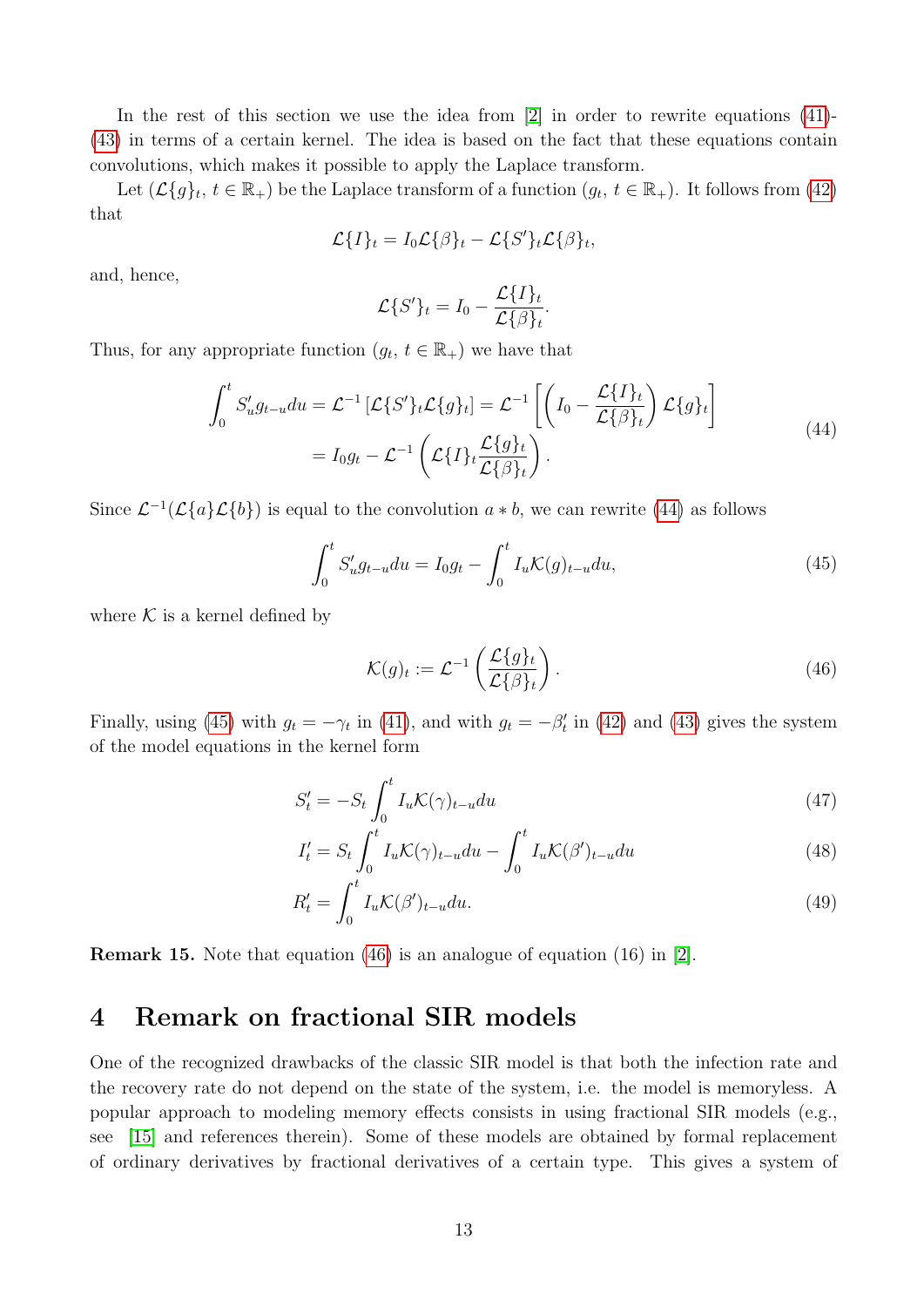fractional differential equations that is equivalent to a system of integro-differential equations with a power-law kernel. For example, replacing ordinary derivatives in the classic SIR model by Caputo fractional derivatives gives a system of fractional differential equations, which are equivalent to the following system of integro-differential equations

<span id="page-13-1"></span>
$$
S_t' = -\varepsilon \int_0^t I_u S_u K_{t-u} du \tag{50}
$$

<span id="page-13-2"></span>
$$
I_t' = \int_0^t \left(\varepsilon I_u S_u - \mu I_u\right) K_{t-u} du \tag{51}
$$

$$
R'_t = \mu \int_0^t I_u K_{t-u} du \tag{52}
$$

with the kernel  $K_y = \frac{y^{\alpha-2}}{\Gamma(\alpha-1)}$ , where  $\alpha \in (0,1]$  and  $\Gamma$  is the Gamma-function. However, we are not quite clear what physical/biological process is described by equations [\(50\)](#page-13-1)-[\(52\)](#page-13-2). In contrast, equations  $(41)-(43)$  $(41)-(43)$  and their equivalents in the kernel form, i.e. equations  $(47)-(49)$  $(47)-(49)$ , can be naturally interpreted in terms of the interaction between compartments. For example, in the absence of any external factors and self-infection, the flux into the infected compartment is equal to the flux out of the susceptible compartment. The susceptible compartment decreases at the rate proportional to its current value  $S_t$ . The value  $\mathcal{K}(\gamma)_{t-u}$  (in [\(47\)](#page-12-4)-[\(49\)](#page-12-5)) describes the impact made on the susceptible compartment at time  $t$  by those individuals, who were infected earlier and is still infectious. The coefficient of proportionality, i.e. the integral term  $\int_0^t I_u \mathcal{K}(\gamma)_{t-u} du$ , measures the total impact of the infected compartment on the susceptible one over the time period  $[0, t]$ . This generalizes the interaction between susceptible and infected compartments in the classic SIR model, where only the current value  $I_t$  is taken into account.

It should be also noted that the continuous SIR model in the present paper is obtained by passing to the limit in the discrete stochastic SIR model. This is in line with SIR models in the kernel form that are derived from stochastic processes based on natural biological assumptions (e.g., see [\[2\]](#page-16-4), [\[5\]](#page-16-5) and references therein).

# <span id="page-13-0"></span>5 Appendix. Special cases of the discrete SIR model

In this section, we consider some special cases of the discrete SIR model on the homogeneous tree with the vertex degree  $n + 1$ . In these cases the integral equation [\(4\)](#page-3-3) can be rewritten in an equivalent differential form, which is of interest on its own right.

For simplicity of notations we assume that all vertices are initially susceptible (i.e.  $p = 0$  in Theorem [1\)](#page-3-1).

<span id="page-13-4"></span><span id="page-13-3"></span>**Corollary 1.** Suppose that there is no recovery, i.e.  $H = \infty$ ,  $\varepsilon_t = \varepsilon \mathbf{1}_{\{t \geq 0\}}$  and  $\lambda_t = \lambda \mathbf{1}_{\{t \geq 0\}}$ , where  $\varepsilon > 0$  and  $\lambda > 0$  are given constants. Then

$$
s_t = e^{-\frac{2\varepsilon}{\lambda}(e^{-\lambda t} - 1 + \lambda t)}, \quad \text{if} \quad n = 1;
$$
  

$$
s_t = \left(\frac{\varepsilon(n-1) + \lambda}{\varepsilon(n-1)e^{-\lambda t} + \lambda e^{\varepsilon(n-1)t}}\right)^{\frac{1}{n-1}}, \quad \text{if} \quad n \ge 2,
$$
 (53)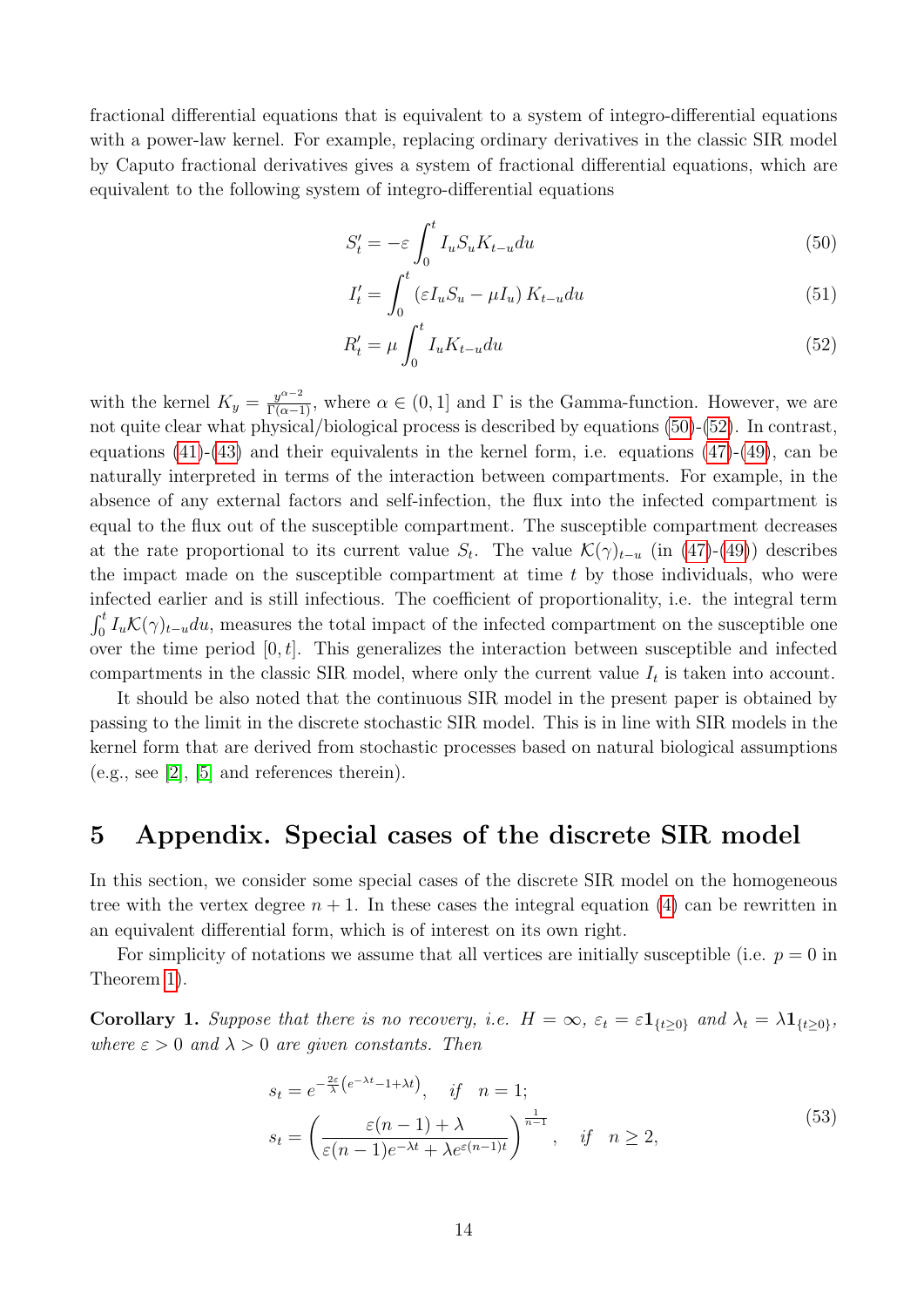so that

$$
P(\tau > t) = e^{-\lambda t} e^{-\frac{2\varepsilon}{\lambda} \left(e^{-\lambda t} - 1 + \lambda t\right)}, \quad \text{if} \quad n = 1;
$$
\n<sup>(54)</sup>

$$
\mathsf{P}(\tau > t) = e^{-\lambda t} \left( \frac{\varepsilon (n-1) + \lambda}{\varepsilon (n-1)e^{-\lambda t} + \lambda e^{\varepsilon (n-1)t}} \right)^{\frac{n+1}{n-1}}, \quad \text{if} \quad n \ge 2. \tag{55}
$$

*Proof of Corollary [1.](#page-13-3)* Since  $\varepsilon_t = \varepsilon \mathbf{1}_{\{t \geq 0\}}$  and  $\lambda_t = \lambda \mathbf{1}_{\{t \geq 0\}}$ , we have that

$$
\varphi_t = \begin{cases} 1, & t < 0, \\ e^{-\varepsilon t}, & t \ge 0, \end{cases} \quad \text{and} \quad f_t = \begin{cases} 1, & t < 0, \\ e^{-\lambda t}, & t \ge 0, \end{cases} \tag{56}
$$

and  $\varphi'_t = -\varepsilon e^{-\varepsilon t}$  for  $t \geq 0$ . The integral equation [\(4\)](#page-3-3) in this case is as follows

<span id="page-14-2"></span><span id="page-14-0"></span>
$$
s_t = e^{-\varepsilon t} + \varepsilon \int_0^t e^{-\lambda u} s_u^n e^{-\varepsilon (t-u)} du.
$$
\n(57)

<span id="page-14-1"></span>Differentiating [\(57\)](#page-14-0) and simplifying gives the following differential equation

$$
s_t' = -\varepsilon s_t + \varepsilon e^{-\lambda t} s_t^n. \tag{58}
$$

It is easy to verify that the function defined in [\(53\)](#page-13-4) is a solution of equation [58.](#page-14-1)  $\Box$ 

Remark 16. The equation [\(58\)](#page-14-1) is the well known Bernoulli equation (e.g., see [\[13\]](#page-17-7)). Under assumptions of Corollary [1](#page-13-3) the model was originally considered in [\[7\]](#page-16-7).

Remark 17. It follows from equation [\(55\)](#page-14-2) that

$$
P(\tau > t) = e^{-\lambda t} \left( \frac{\varepsilon(n-1) + \lambda}{\varepsilon(n-1)e^{-\lambda t} + \lambda e^{\varepsilon(n-1)t}} \right)^{\frac{n+1}{n-1}} \sim e^{-\lambda t} \left( \frac{\varepsilon(n-1) + \lambda}{\varepsilon(n-1)e^{-\lambda t} + \lambda e^{\varepsilon(n-1)t}} \right)
$$

$$
= \frac{1 + \frac{\lambda}{\varepsilon(n-1)}}{1 + \frac{\lambda}{\varepsilon(n-1)}e^{(\varepsilon(n-1) + \lambda)t}}
$$

for sufficiently large *n*. Further, if  $\varepsilon = \varepsilon_n$ , where  $\varepsilon_n n \to c > 0$ , as  $n \to \infty$ , then

$$
1 - \mathsf{P}(\tau > t) = \mathsf{P}(\tau \leq t) \to \frac{\frac{\lambda}{c} e^{(c+\lambda)t} - \frac{\lambda}{c}}{1 + \frac{\lambda}{c} e^{(c+\lambda)t}} = \left(1 + \frac{\lambda}{c}\right) \frac{1}{1 + \frac{c}{\lambda} e^{-(c+\lambda)t}} - \frac{\lambda}{c}, \quad \text{as} \quad n \to \infty. \tag{59}
$$

In other words, the probability  $P(\tau \leq t)$  converges to a linear transformation of the logistic curve 1  $\frac{1}{1+\frac{c}{\lambda}e^{-(c+\lambda)t}}$ .

<span id="page-14-4"></span><span id="page-14-3"></span>**Corollary 2.** Suppose that the recovery time is given by a deterministic constant  $H > 0$ ,  $\lambda_t = \lambda \mathbf{1}_{\{t>0\}}$  and  $\varepsilon_t = \varepsilon \mathbf{1}_{\{0 \le t \le H\}}$ , where  $\varepsilon > 0$  and  $\lambda > 0$  are given constants. Then integral equation [\(4\)](#page-3-3) is equivalent to the following differential equation

$$
s_t' = -\varepsilon s_t + \varepsilon e^{-\lambda t} s_t^n \quad \text{for} \quad t \le H,
$$
  
\n
$$
s_t' = -\varepsilon s_t + \varepsilon e^{-\lambda t} s_t^n + \varepsilon e^{-\varepsilon H} - \varepsilon e^{-\lambda (t - H) - \varepsilon H} s_{t-H}^n \quad \text{for} \quad t > H.
$$
\n
$$
(60)
$$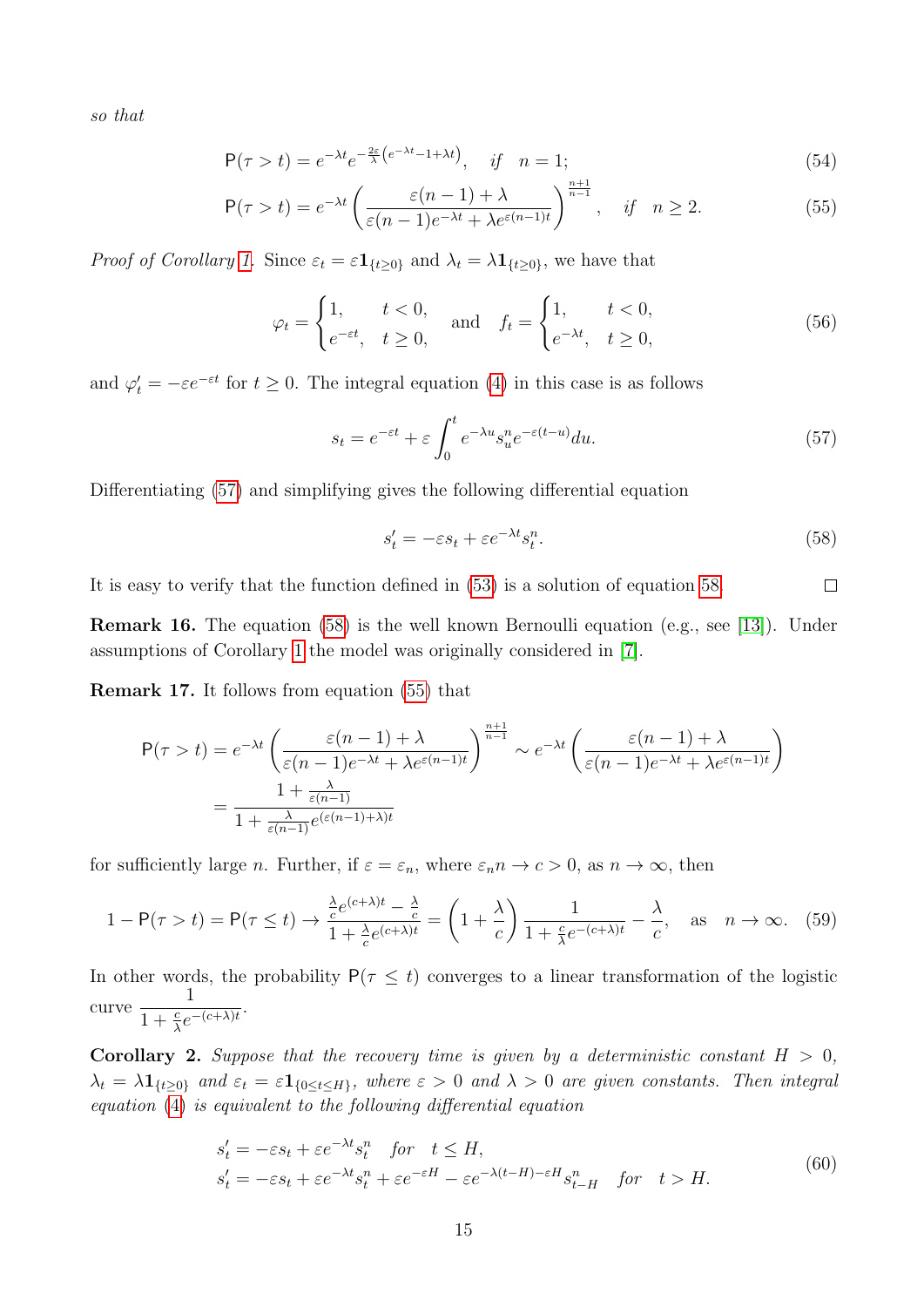*Proof of Corollary [2.](#page-14-3)* In this case we have that  $f_t = e^{-\lambda t}$  and  $\varphi_t = e^{-\varepsilon \min(t,H)}$  for  $t \ge 0$ , and equation [\(4\)](#page-3-3) becomes as follows

$$
s_t = \begin{cases} \varphi_t + \varepsilon \int_0^t e^{-\lambda u} s_t^u \varphi_{t-u} du & \text{for} \quad t < H, \\ \varphi_t + \varepsilon \int_{t-H}^t e^{-\lambda u} s_u^u \varphi_{t-u} u & \text{for} \quad t \ge H. \end{cases} \tag{61}
$$

A direct computation gives that

$$
s_t' = -\varepsilon \varphi_t + \varepsilon e^{-\lambda t} s_t^n + \varepsilon^2 \int_0^t e^{-\lambda u} s_u^n \varphi_{t-u} du = -\varepsilon s_t + \varepsilon e^{-\lambda t} s_t^n \quad \text{for} \quad t < H,
$$

which is the first equation in [\(60\)](#page-14-4).

Further, if  $t > H$ , then  $\varphi_t = \varphi_H = e^{-\varepsilon H}$ , and, hence,

$$
s_t' = \varepsilon e^{-\lambda t} s_t^n - \varepsilon e^{-\lambda (t - H) - \varepsilon H} s_{t-H}^n - \varepsilon^2 \int_{t-H}^t f(u) s_u^n \varphi_{t-u} du
$$
  
=  $\varepsilon e^{-\lambda t} s_t^n - \varepsilon e^{-\lambda (t-H) - \varepsilon H} s_{t-H}^n - \varepsilon (s_t - \varphi_H)$   
=  $-\varepsilon s_t + \varepsilon e^{-\lambda t} s_t^n + \varepsilon e^{-\varepsilon H} - \varepsilon e^{-\lambda (t-H) - \varepsilon H} s_{t-H}^n$ 

which is the second equation in  $(60)$ , as claimed.

We are going to consider an example of the model with a random recovery time.

<span id="page-15-0"></span>Corollary 3 (Exponential recovery time). Suppose that the recovery time is exponentially distributed with the parameter  $\mu$  and functions  $(\varepsilon_t, t \in \mathbb{R}_+)$  and  $(\lambda_t, t \in \mathbb{R}_+)$  are as in Corollaries [1](#page-13-3) and [2.](#page-14-3) Then integral equation  $\left(4\right)$  is equivalent to the following differential equation

$$
s_t' = -(\mu + \varepsilon)s_t + \varepsilon e^{-\lambda t} s_t^n + \mu. \tag{62}
$$

*Proof of Corollary [3.](#page-15-0)* Start with computing the corresponding function  $\varphi$ 

$$
\varphi_t = \mathsf{E}\left(e^{-\varepsilon \min(t,H)}\right) = \mu \int_0^t e^{-\varepsilon u} e^{-\mu u} du + \mu e^{-\varepsilon t} \int_t^\infty e^{-\mu u} du
$$
  
=  $\frac{\mu}{\mu + \varepsilon} + \frac{\varepsilon}{\mu + \varepsilon} e^{-(\mu + \varepsilon)t}$  for  $t \ge 0$ . (63)

Recall Remark [5](#page-5-3) and define

$$
\tilde{\varepsilon}_t := -\left(\log(\varphi_t)\right)' = \frac{\varepsilon(\mu + \varepsilon)}{\mu e^{(\mu + \varepsilon)t} + \varepsilon} \mathbf{1}_{\{t \ge 0\}} \quad \text{for} \quad t \ge 0,\tag{64}
$$

so that  $\varphi'_t = -\tilde{\varepsilon}_t \varphi_t$  for  $t \geq 0$ . A direct computation gives that

$$
\tilde{\varepsilon}'_t - \tilde{\varepsilon}_t^2 = -(\mu + \varepsilon)\tilde{\gamma}_t \quad \text{for} \quad t > 0.
$$

 $\Box$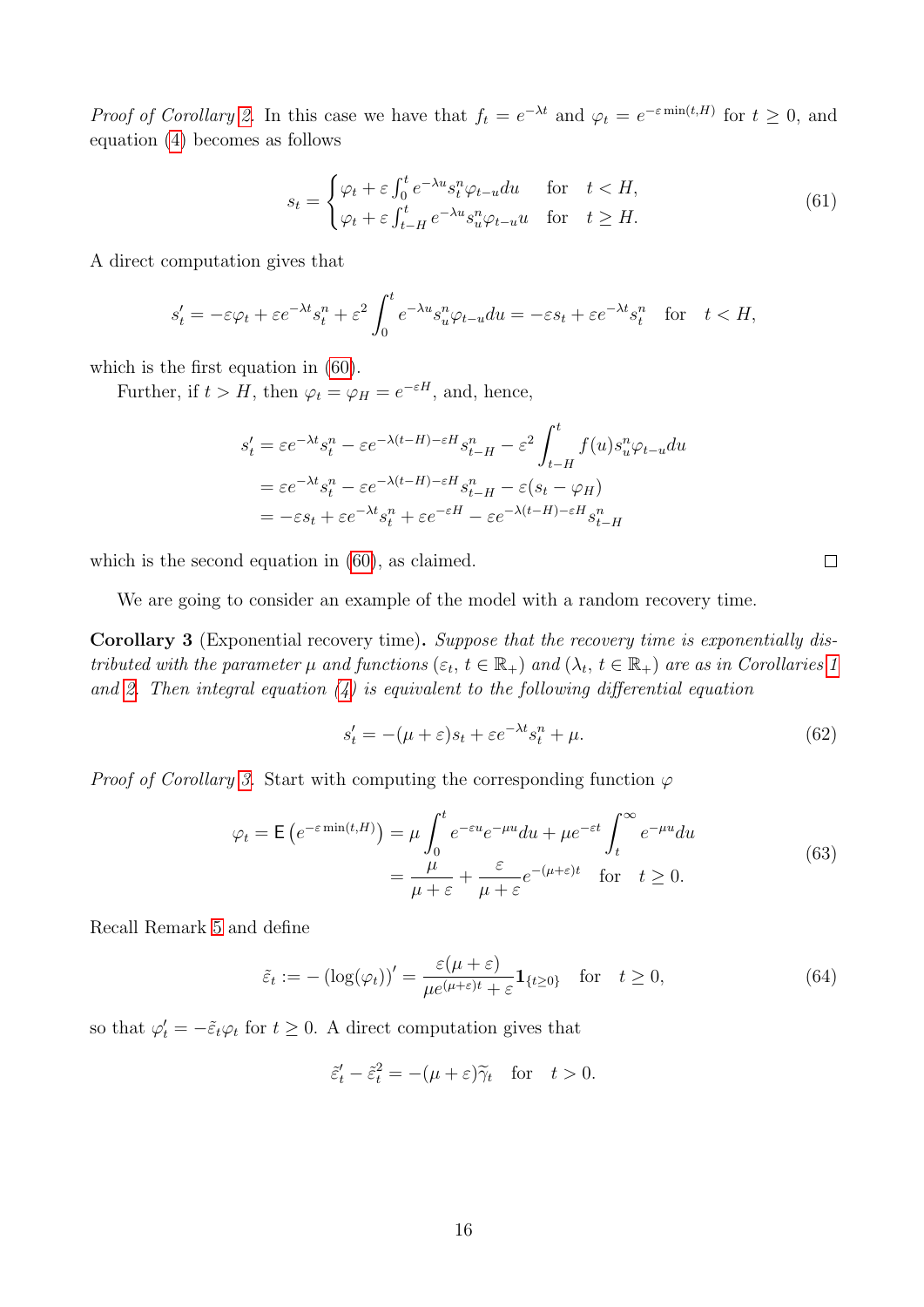Using the equation in the preceding display and differentiating equation [\(4\)](#page-3-3) gives that

$$
s_t' = -\tilde{\varepsilon}_t \varphi(t) + \varepsilon f_t s_t^n + \int_0^t f(u) s_u^n \varphi_{t-u} (\tilde{\varepsilon}_{t-u}' - \varepsilon_{t-u}^2) du
$$
  

$$
= -\tilde{\varepsilon}_t \varphi_t + \varepsilon f_t s_t^n - (\mu + \varepsilon) \int_0^t f_u s_u^n \varphi_{t-u} \tilde{\varepsilon}_{t-u} du
$$
  

$$
= -\tilde{\varepsilon}_t \varphi(t) + \varepsilon f_t s_t^n - (\mu + \varepsilon)(s_t - \varphi_t)
$$
  

$$
= -(\mu + \varepsilon)s_t + \varepsilon f_t s_t^n + (\mu + \varepsilon - \tilde{\varepsilon}_t)\varphi_t.
$$

Noting that

$$
(\mu + \varepsilon - \tilde{\varepsilon}_t)\varphi_t = \left(\mu + \varepsilon - \frac{\varepsilon(\mu + \varepsilon)}{\mu e^{(\mu + \varepsilon)t} + \varepsilon}\right)\left(\frac{\mu}{\mu + \varepsilon} + \frac{\varepsilon}{\mu + \varepsilon}e^{-(\mu + \varepsilon)t}\right) = \mu,
$$

gives the equation  $s_t' = -(\mu + \varepsilon)s_t + \varepsilon f_t s_t^n + \mu$ , which is the Bernoulli equation with the additional term  $\mu$ , as claimed.  $\Box$ 

# References

- <span id="page-16-0"></span>[1] Andersson, H., and Britton, T. (2000). Stochastic epidemic models and their statistical analysis. Lecture Notes in Statistics, 151, Springer, New York.
- <span id="page-16-4"></span>[2] Angstmann, C.N., Henry, B. I., and McGann, A.V. (2016). A Fractional Order Recovery SIR Model from a Stochastic Process. Bulletin of Mathematical Biology, 78, pp. 468–499.
- <span id="page-16-1"></span>[3] Ball, F., Britton, T., Larédo, C., Pardoux, E., Sirl, D., and Tran, V.C. (2019). Stochastic Epidemic Models with Inference. Lecture Notes in Mathematics, Mathematical Biosciences, Vol. 2255.
- <span id="page-16-6"></span>[4] Barlow, N. S., and Weinstein, S. J. (2020). Accurate closed-form solution of the SIR epidemic model. Physica D: Nonlinear Phenomena, 408, 132540.
- <span id="page-16-5"></span>[5] Dell'Anna, L. (2020). Solvable delay model for epidemic spreading: the case of Covid-19 in Italy. Scientific Reports, 10, 15763. https://doi.org/10.1038/s41598-020-72529-y.
- <span id="page-16-2"></span>[6] Fabricius, G., and Maltz, A. (2020). Exploring the threshold of epidemic spreading for a stochastic SIR model with local and global contacts. Physica A: Statistical Mechanics and Applications, 504, 123208.
- <span id="page-16-7"></span>[7] Gairat, A. (1994). Contact process without revival on tree. In Theoretical and applied aspects of mathematical researches: collection of scientific works. Preprint, Moscow State University pp. 97–101. (In Russian).
- <span id="page-16-3"></span>[8] Harko, T., Lobo, F.S.N., and Mak, M. K. (2014). Exact analytical solutions of the Susceptible-Infected-Recovered (SIR) epidemic model and of the SIR model with equal death and birth rates. Applied Mathematics and Computation, 236.